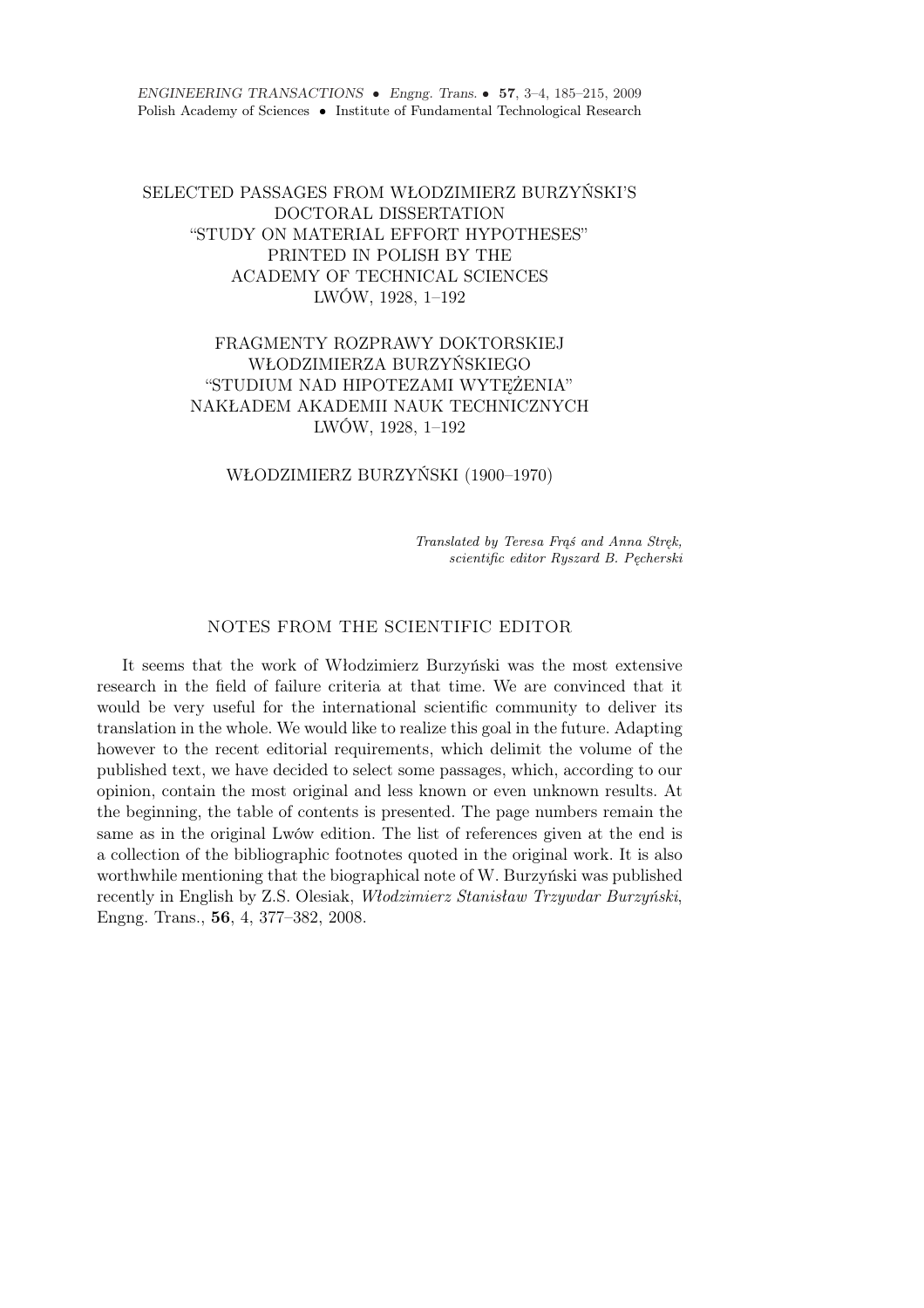#### 186 W. BURZYŃSKI

|                                                                             | 3   |
|-----------------------------------------------------------------------------|-----|
|                                                                             | 3   |
|                                                                             | 15  |
| III. Dependence between the states of strain and stress. Elastic energy.    |     |
|                                                                             | 25  |
|                                                                             | 39  |
| V. Analytical and graphical methods of presentation of material effort.     | 48  |
|                                                                             | 58  |
|                                                                             | 58  |
|                                                                             | 59  |
|                                                                             | 62  |
| A4. The hypothesis of limit internal friction                               | 64  |
|                                                                             | 68  |
|                                                                             | 74  |
|                                                                             | 74  |
| B2. The hypothesis of limit longitudinal strain                             | 77  |
| B3. The hypothesis of limit strain and stress                               | 84  |
|                                                                             | 87  |
| VIII. The hypotheses of limit energies. The author's hypothesis             | 96  |
| C1. The hypothesis of constant limit energy of strain                       | 96  |
| C2. The hypothesis of constant limit energy of volume change                |     |
|                                                                             | 100 |
| C3. The hypothesis of limit energy of distortion                            | 103 |
| C4. The hypothesis of variable limit energy of strain                       | 106 |
| C5. The hypothesis of variable limit energy of volume change and distortion | 111 |
|                                                                             | 136 |
| X. Discussion on the hypotheses of material effort                          | 166 |
|                                                                             | 185 |
|                                                                             | 189 |

# INTRODUCTION  $(p, 3)$

The main subject of the theory of elasticity is to mathematically determine the state of strain or stress in a solid body being under the conditions determined by the action of a system of external forces, the specific shape of the body and its elastic properties. The solution of this question exhausts the role of the elasticity theory and next the theory of strength of materials comes into play.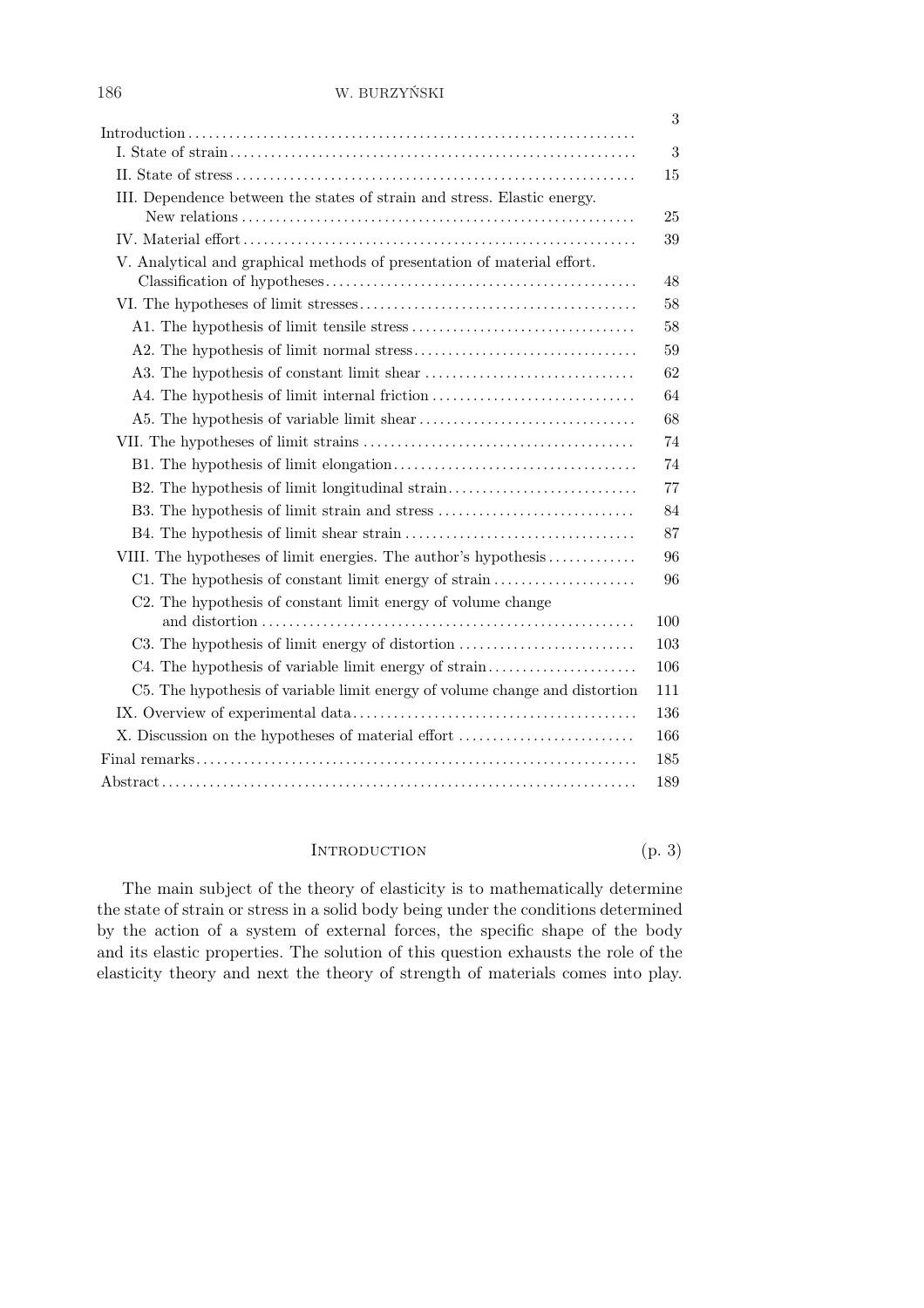Its equally important task is to give the dimensions of the considered body with determined exactness, with respect to the states unwanted regarding the body safety on the one hand and the most advantageous economical conditions on the other hand. This problem, very simple in the case of a uniaxial state of stress, becomes so complicated in a general case that from the beginning of the mentioned theories, special attention had to be paid to this question and an intermediate chapter, being at the same time the final part of the theory of elasticity and the introduction to the strength of materials theory, has been introduced. This new passage deals with material effort and different hypotheses related to this notion. The study of these hypotheses is exactly the subject of the present work.

Material effort is of course closely related with the state of strain, or stress, of the considered body. It is then justified to introduce first the basic relations existing in the mentioned states.

### [..., p. 25:] III. Dependence between the states of strain and stress. Elastic energy. New relations.

[..., p. 27:] The sought function  $\Phi$  (density of elastic strain energy function – ed. note) can be calculated from the formula:

(5) 
$$
2\Phi = c_{11}\varepsilon_x^2 + 2c_{12}\varepsilon_x\varepsilon_y + 2c_{13}\varepsilon_x\varepsilon_z + 2c_{14}\varepsilon_x\gamma_x + 2c_{15}\varepsilon_x\gamma_y + 2c_{16}\varepsilon_x\gamma_z + c_{22}\varepsilon_y^2 + 2c_{23}\varepsilon_y\varepsilon_z + 2c_{24}\varepsilon_y\gamma_z + 2c_{25}\varepsilon_y\gamma_y + 2c_{26}\varepsilon_y\gamma_z + c_{33}\varepsilon_z^2 + 2c_{34}\varepsilon_z\gamma_x + 2c_{35}\varepsilon_z\gamma_y + 2c_{36}\varepsilon_z\gamma_z + c_{44}\gamma_x^2 + 2c_{45}\gamma_x\gamma_y + 2c_{46}\gamma_x\gamma_z + c_{55}\gamma_y^2 + 2c_{56}\gamma_y\gamma_z + c_{66}\gamma_z^2
$$

(the symbols  $c_{ik}$  denote elasticity coefficients and the symbols  $\gamma_\alpha$  denote shear strain in the plane with the normal  $\alpha = x, y, z$  – ed. note).

[..., p. 27: The above formula] regards solid bodies which are anisotropic in terms of elasticity. However, in case when certain special properties of the body, simplifying its structure, exist – as it happens e.g. in crystals – the elastic constants become related in a particular way and their number becomes lower  $^{12}$ .

For example, if there exist in the body three perpendicular planes of structural symmetry and the coordinate axes coincide with these three planes, the function simplifies to the following form with 9 elasticity coefficients:

(7) 
$$
2\Phi = 2c_{11}\varepsilon_x^2 + 2c_{12}\varepsilon_x\varepsilon_y + 2c_{13}\varepsilon_x\varepsilon_z + c_{22}\varepsilon_y^2 + 2c_{23}\varepsilon_y\varepsilon_z + c_{33}\varepsilon_z^2 + c_{44}\gamma_x^2 + c_{55}\gamma_y^2 + c_{66}\gamma_z^2.
$$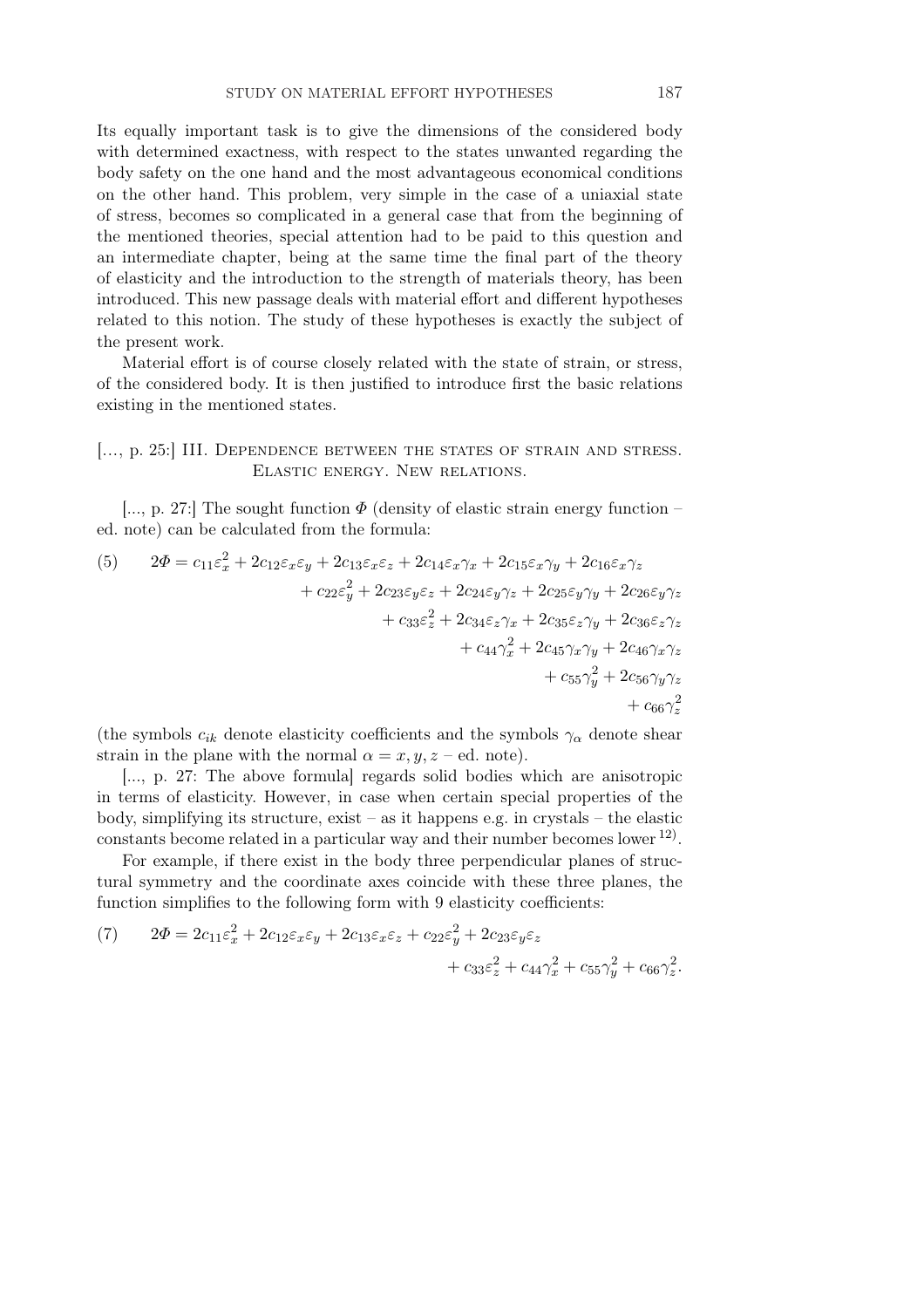The mentioned conditions occur with a very good approximation for a timber cube cut out in the particular way.

For materials in which the elastic properties in the three mentioned perpendicular directions are additionally identical, the function  $\Phi$  simplifies further to the following form:

(8) 
$$
2\Phi = c_{11} \left( \varepsilon_x^2 + \varepsilon_y^2 + \varepsilon_z^2 \right) + 2c_{12} \left( \varepsilon_x \varepsilon_y + \varepsilon_x \varepsilon_z + \varepsilon_y \varepsilon_z \right) + c_{44} \left( \gamma_x^2 + \gamma_y^2 + \gamma_z^2 \right).
$$

Further reduction leads to two elastic constants; [. . . ] this last case is possible for an isotropic body.

[..., p. 30:] As it is known, for components of the state of strain or stress it is allowed to apply arbitrary superposition of two (or more) subcomponents, according to the scheme:

$$
\varepsilon = \varepsilon' + \varepsilon'', \qquad \frac{1}{2}\gamma = \frac{1}{2}\gamma' + \frac{1}{2}\gamma''
$$

or relatively:

$$
\sigma = \sigma' + \sigma'', \qquad \tau = \tau' + \tau''.
$$

[. . . ] Let us pose now the question whether it is possible to do such a decomposition for the function  $\Phi$  in the sense of the equation  $\Phi(\varepsilon, \gamma) = \Phi(\varepsilon', \gamma')$  +  $\Phi(\varepsilon'', \gamma'')$ . In other words, whether it is possible to apply an arbitrary superposition for the function of elastic energy. The answer in a general case, that is for all  $c_{ik} \neq 0$  and for arbitrarily taken  $\varepsilon$  and  $\gamma$ , must be negative, since  $\Phi$  is a quadratic function. Nevertheless, such a decomposition may turn out to be possible for a particularly assumed decomposition of  $\varepsilon$  and  $\gamma$  and for a material with certain specific elastic constants  $c_{ik}$ .  $\ldots$ 

To all intents and purposes, there are no physical reasons for the strain energy not to be decomposable into a sum of two other energies, that is into: the energy of volume change and the energy of distortion. [. . . ] This assumption is the essence of the whole reasoning – certainly not quite a theoretical one – and leads to five new relations of the following form:

(12)  
\n
$$
3 \text{ relations:} \begin{cases}\nc_{14} + c_{24} + c_{34} = 0 \\
c_{15} + c_{25} + c_{35} = 0 \\
c_{16} + c_{26} + c_{36} = 0\n\end{cases}
$$
\n
$$
2 \text{ relations:} \begin{cases}\nc_{11} - c_{22} = c_{23} - c_{13} \\
c_{22} - c_{33} = c_{31} - c_{21} \\
c_{33} - c_{11} = c_{12} - c_{32}\n\end{cases}
$$

The number of elastic coefficients would be limited in this case to the number of  $21 - 5 = 16$ . For a body characterized by the Eq. (7), the number of 9 coefficients would be reduced to 7; and for a model described by the Eq. (8), the number of elastic constants remains the same, i.e. 3.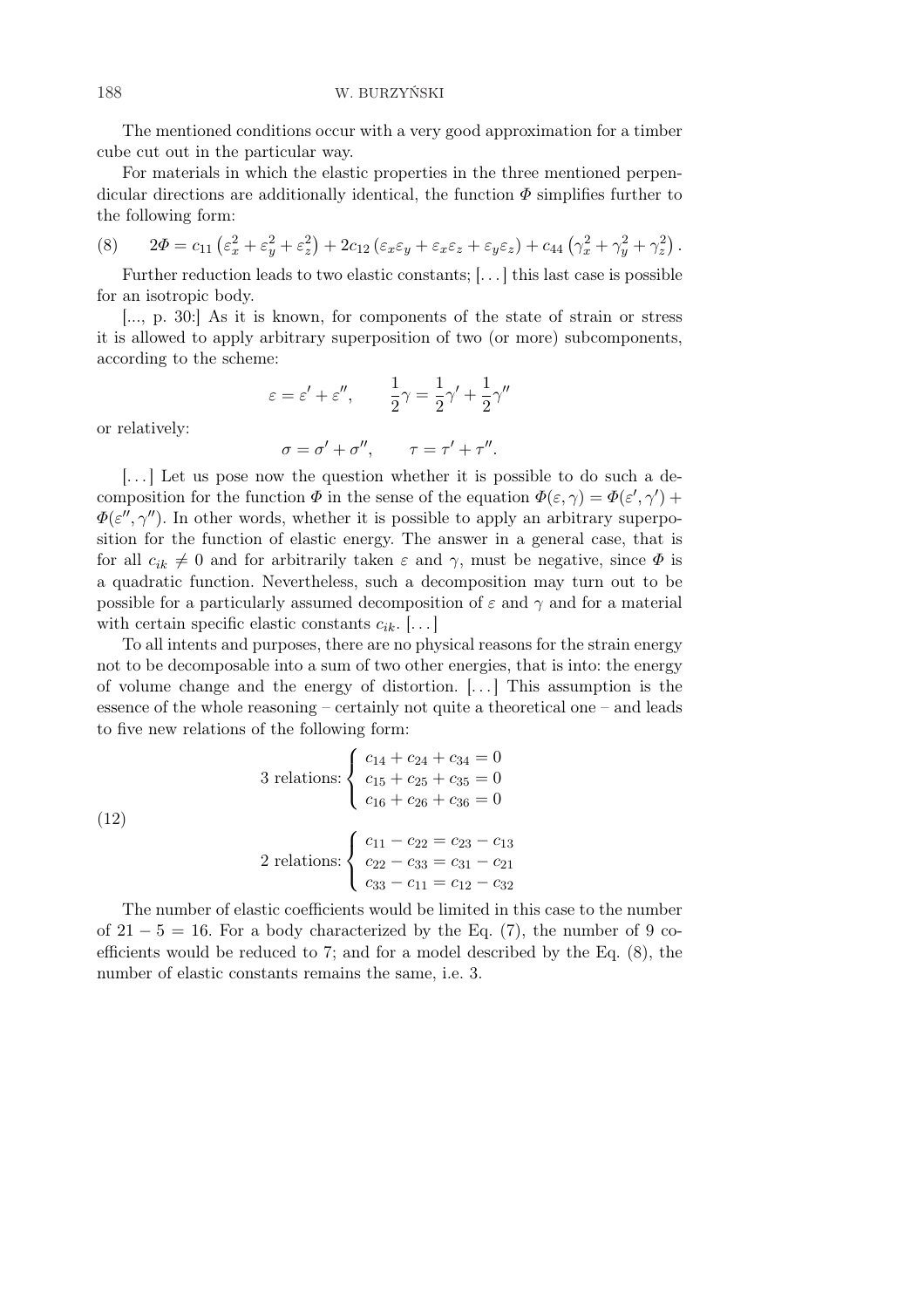[..., p. 31:] Let us consider what form takes the function  $\Phi$ , expressed by the Eq. (5), assuming that the relations (12) are true and that the decomposition of the components  $\ldots$ , of the strain state into a deviatoric and a spherical part holds. For this purpose, let us replace the coefficients  $c_{14}$ ,  $c_{25}$  and  $c_{36}$ , appearing [in (5)] in the terms  $2c_{14}\varepsilon_x\gamma_x$ ,  $2c_{25}\varepsilon_y\gamma_y$  and  $2c_{36}\varepsilon_z\gamma_z$ , with three pairs of other coefficients, resulting from the first three relations [in (12)]. Then, the nine mixed terms with could be expressed in the form:

$$
-(c_{24}\gamma_x-c_{15}\gamma_y)(\varepsilon_x-\varepsilon_y)-(c_{35}\gamma_y-c_{26}\gamma_z)(\varepsilon_y-\varepsilon_z)-(c_{16}\gamma_z-c_{34}\gamma_x)(\varepsilon_z-\varepsilon_x).
$$

Next, let us change the position of the axes of the coordinate system to a certain characteristic orientation – let us call it the basic one  $\left| \ldots \right|$  – namely, in such a way to have:

(13) 
$$
c_{24}\gamma_x - c_{15}\gamma_y = 0,
$$

$$
c_{35}\gamma_y - c_{26}\gamma_z = 0,
$$

$$
c_{16}\gamma_z - c_{34}\gamma_x = 0.
$$

In such a case  $\left| \ldots \right|$ , the considered terms will disappear and – leaving the names of the coefficients in the new system unchanged without fear of confusion, or denoting additionally:

(14) 
$$
P = c_{44} + 2c_{45} \frac{c_{24}}{c_{15}},
$$

$$
Q = c_{55} + 2c_{56} \frac{c_{35}}{c_{26}},
$$

$$
R = c_{66} + 2c_{64} \frac{c_{16}}{c_{34}}
$$

– the last six terms in (5) will transform into:

$$
P\gamma_x^2 + Q\gamma_y^2 + R\gamma_z^2.
$$

The constants  $P, Q, R$  can be called the reduced elastic moduli of distortion (shear), analogously to the shear modulus  $G$ , for the reasons which are to be revealed later. Each of the constants contains four elastic coefficients.

Continuing, it remains now to take care of the rest of the terms in Eq. (5), i.e. the six terms depending solely on the components and the six elastic constants, which also require certain transformation. A glance at the unused until now equations in (12) is sufficient to observe their particular property. By rearranging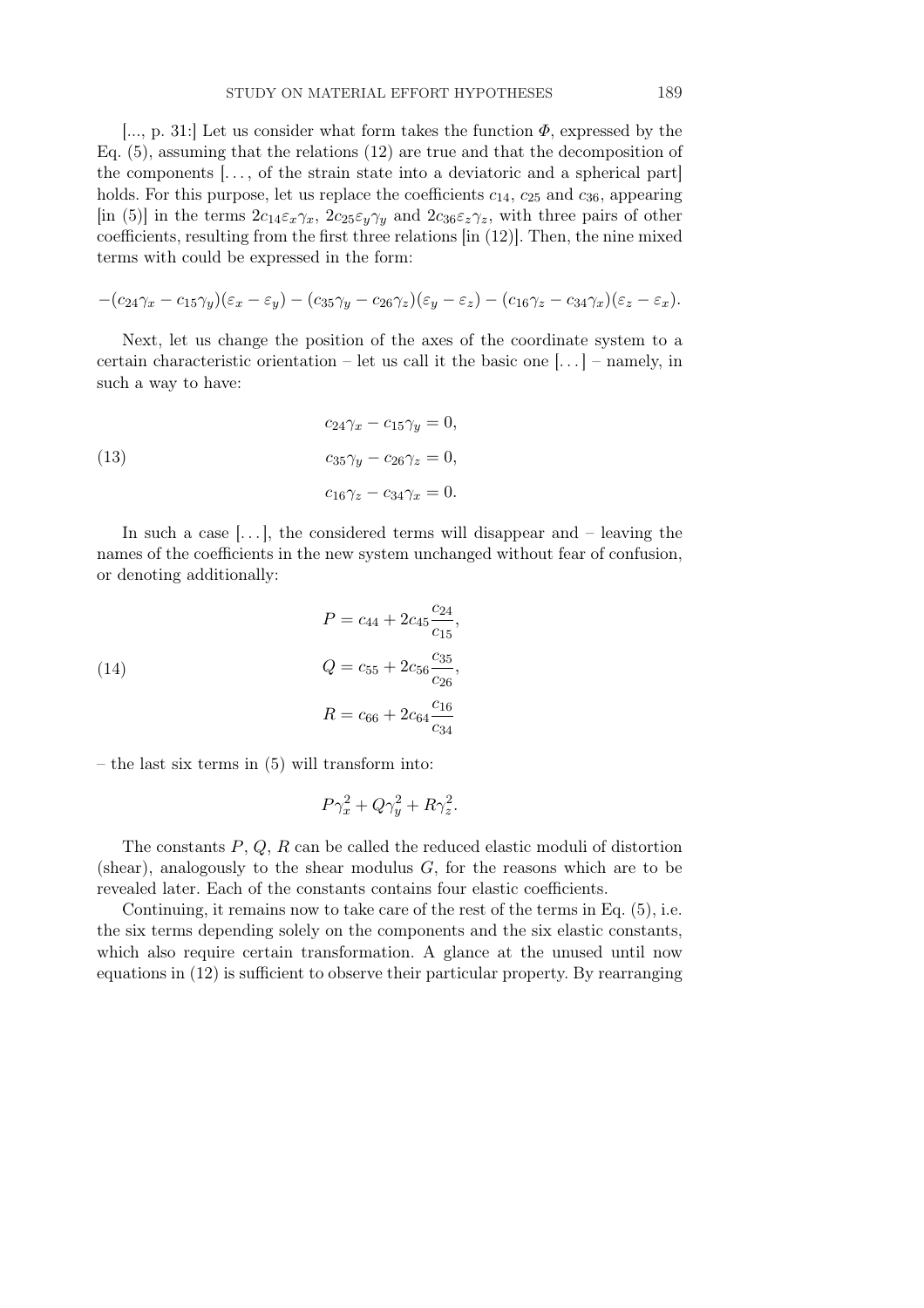them and adding the equations:  $c_{12} = c_{21}, c_{23} = c_{32}, c_{13} = c_{31}$  to both sides, we obtain the system:

$$
c_{11} + c_{12} + c_{13} = c_{21} + c_{22} + c_{23},
$$
  
\n
$$
c_{21} + c_{22} + c_{23} = c_{31} + c_{32} + c_{33},
$$
  
\n
$$
c_{31} + c_{32} + c_{33} = c_{11} + c_{12} + c_{13},
$$

or in general:

(15) 
$$
c_{i1} + c_{i2} + c_{i3} = c_{1k} + c_{2k} + c_{3k} = 3B, \qquad (i, k = 1, 2, 3).
$$

From the last relation and the three initial relations it results that the sum of three normal stresses:

(16) 
$$
3p = \sigma_x + \sigma_y + \sigma_z = \sigma_1 + \sigma_2 + \sigma_3 = 3B(\varepsilon_x + \varepsilon_y + \varepsilon_z) = 3Be
$$

is noticeably dependent on the sum of three longitudinal strains along the axes  $x, y, z$ ; that is: on volume change and one coefficient of elasticity B. Then [the coefficient B] will be further called modulus of elastic volume change.

Lastly, let us substitute:

$$
c_{11} = B + \frac{2}{3}(M+N)
$$
,  $c_{22} = \frac{2}{3}(N+L)$ ,  $c_{33} = B + (L+M)$ ,

therefore:

$$
c_{12} = B - \frac{2}{3}N
$$
,  $c_{33} = B - \frac{2}{3}L$ ,  $c_{32} = B - \frac{2}{3}M$ 

and let us insert these values into the six discussed terms of the function  $\Phi$  (7). Then it will turn out that after the rearrangement, they will assume the following form:

$$
B(\varepsilon_x + \varepsilon_y + \varepsilon_z)^2 + \frac{2}{3} \left[ N(\varepsilon_x - \varepsilon_y)^2 + L(\varepsilon_y - \varepsilon_z)^2 + M(\varepsilon_z - \varepsilon_x)^2 \right],
$$

where the coefficients

(17) 
$$
L = \frac{2}{3}(B - c_{23}), \qquad M = \frac{2}{3}(B - c_{31}), \qquad N = \frac{2}{3}(B - c_{12}),
$$

can be called the general elastic moduli of distortion.

Finally then, after dividing the Eq. (5) by 2, we obtain:

(18) 
$$
\Phi = \frac{1}{2}B(\varepsilon_x + \varepsilon_y + \varepsilon_z)^2 + \frac{1}{3}\left[N(\varepsilon_x - \varepsilon_y)^2 + L(\varepsilon_y - \varepsilon_z)^2 + M(\varepsilon_z - \varepsilon_x)^2\right] + \frac{1}{2}(P\gamma_x^2 + Q\gamma_y^2 + R\gamma_z^2)
$$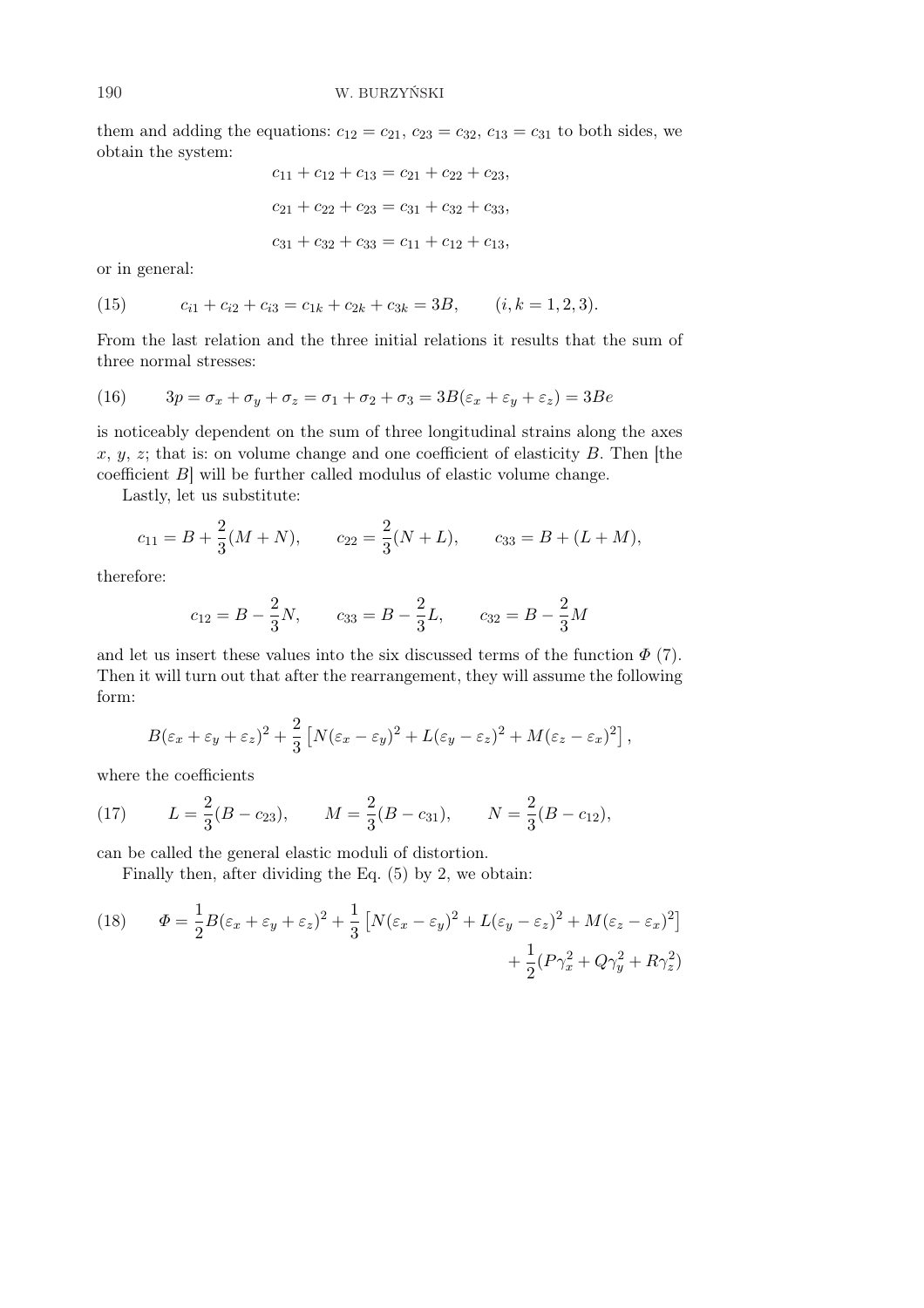as a general normal form of elastic strain energy of an anisotropic solid, in the basic orientation determined by the Eqs. (13). The first part of the function denotes the energy of volume change  $\Phi_v$  and the remaining one – the energy of distortion  $\Phi_f$ . The total energy then reads:

$$
\Phi = \Phi_v + \Phi_f.
$$

[..., p. 33:] The use of principal components simplifies (18) to the following special form of strain energy:

(20) 
$$
\Phi = \frac{1}{2}B(\varepsilon_1 + \varepsilon_2 + \varepsilon_3)^2 + \frac{1}{3}[N(\varepsilon_1 - \varepsilon_2)^2 + L(\varepsilon_2 - \varepsilon_3)^2 + M(\varepsilon_3 - \varepsilon_1)^2].
$$

[..., p. 34:] It is not difficult to observe that the whole foregoing reasoning can be easily reversed and applied to the states determined by stress components. The respective relations take the form:

(25)  
\n
$$
C_{14} + C_{24} + C_{34} = 0,
$$
\n
$$
C_{15} + C_{25} + C_{35} = 0,
$$
\n
$$
C_{16} + C_{26} + C_{36} = 0,
$$
\n
$$
C_{11} - C_{22} = C_{23} - C_{13},
$$
\n
$$
C_{22} - C_{33} = C_{31} - C_{21},
$$
\n
$$
C_{33} - C_{11} = C_{12} - C_{32}.
$$

The generalized elastic constants are expressed by the equations [...]:

$$
3B^* = C_{i1} + C_{i2} + C_{i3} = C_{1k} + C_{2k} + C_{3k},
$$

(26) 
$$
L^* = \frac{3}{2}(B^* - C_{23}), \qquad 4P^* = C_{44} + 2C_{45}\frac{C_{24}}{C_{15}},
$$

$$
M^* = \frac{3}{2}(B^* - C_{31}), \qquad 4Q^* = C_{55} + 2C_{56}\frac{C_{35}}{c_{26}},
$$

$$
N^* = \frac{3}{2}(B^* - C_{12}), \qquad 4R^* = C_{66} + 2C_{64}\frac{C_{16}}{C_{34}},
$$

where the additional relation reads:

(27) 
$$
e = \varepsilon_x + \varepsilon_y + \varepsilon_z = e_1 + e_2 + e_3 = 3B^*(\sigma_1 + \sigma_2 + \sigma_3)
$$

$$
= 3B^*(\sigma_x + \sigma_y + \sigma_z) = 9B^*p.
$$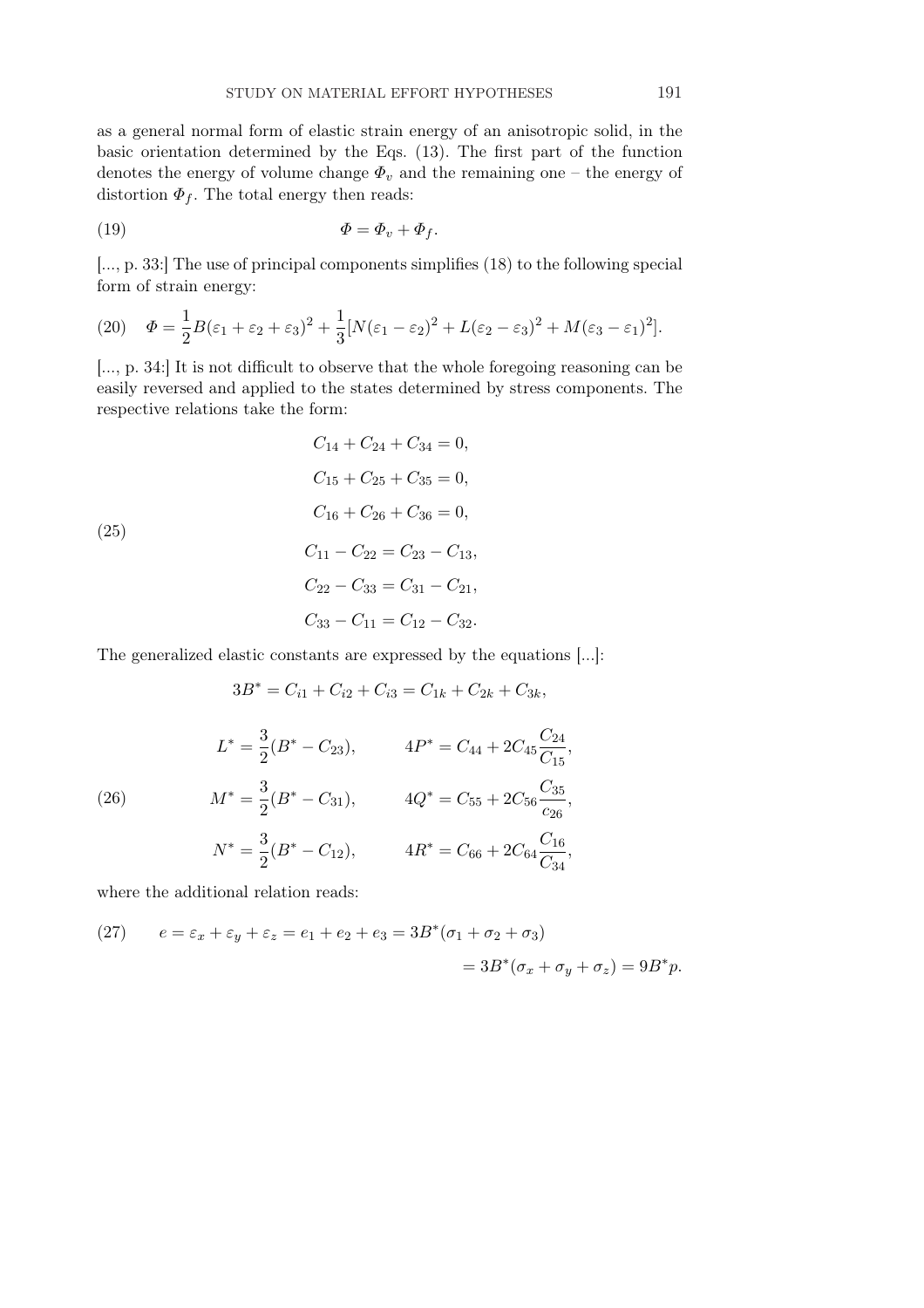The formulae for elastic energy will take the  $[following]$  forms – a general one in the basic system:

(28) 
$$
\Phi = \frac{1}{2}B^*(\sigma_x + \sigma_y + \sigma_z)^2 + \frac{1}{3}\left[N^*(\sigma_x - \sigma_y)^2 + L^*(\sigma_y - \sigma_z)^2 + M^*(\sigma_z - \sigma_x)^2\right] + 2(P^*\tau_x^2 + Q^*\tau_y^2 + R^*\tau_z^2)
$$

(the symbols  $\tau_{\alpha}$  denote the shear stress in the lane with the normal  $\alpha = x, y, z$ – ed. note) and a particular one in the principal system:

(29) 
$$
\Phi = \frac{1}{2}B^*(\sigma_1 + \sigma_2 + \sigma_3)^2 + \frac{1}{3}\left[N^*(\sigma_1 - \sigma_2)^2 + L^*(\sigma_2 - \sigma_3)^2 + M^*(\sigma_3 - \sigma_1)^2\right].
$$

[..., p. 38:] As the conclusion of this chapter there will be given a group of formulae [. . . ], assuming certain special states. These include: the case of uniaxial tension or relative compression and the case of simple torsion [. . . ]. The first one is characterized by the components:

$$
\sigma_x = \sigma_0, \qquad \sigma_y = \sigma_z = 0, \qquad \tau_x = \tau_y = \tau_z = 0
$$

and the second one by:

$$
\sigma_x = \tau_0, \qquad \sigma_y = 0, \qquad \sigma_z = -\tau_0, \qquad \tau_x = \tau_y = \tau_z = 0,
$$

or

$$
\sigma_x = \sigma_y = \sigma_z = 0, \qquad \tau_x = 0, \qquad \tau_y = \tau_0, \qquad \tau_z = 0.
$$

From the respective relations of the present chapter we obtain for the first case:

(49) 
$$
\Phi_f = \frac{1}{6G} \sigma_0^2, \qquad \Phi = \frac{1}{2E} \sigma_0^2, \qquad \varepsilon_0 = \frac{1}{E} \sigma_0
$$

and similarly for the second case:

(50) 
$$
\Phi_f = \frac{1}{2G}\tau_0^2, \qquad \Phi = \frac{1}{2G}\tau_0^2, \qquad \gamma_0 = \frac{1}{G}\tau_0.
$$

#### [..., p. 39:] IV. MATERIAL EFFORT

[..., p. 40:] Generally, under the notion material effort we understand a physical state of a body, comprehended in the sense of elasticity or plasticity or material strength, generated by a system of stresses, and related with them strains, in the body. This brief qualitative definition will become  $-1$  suppose  $-$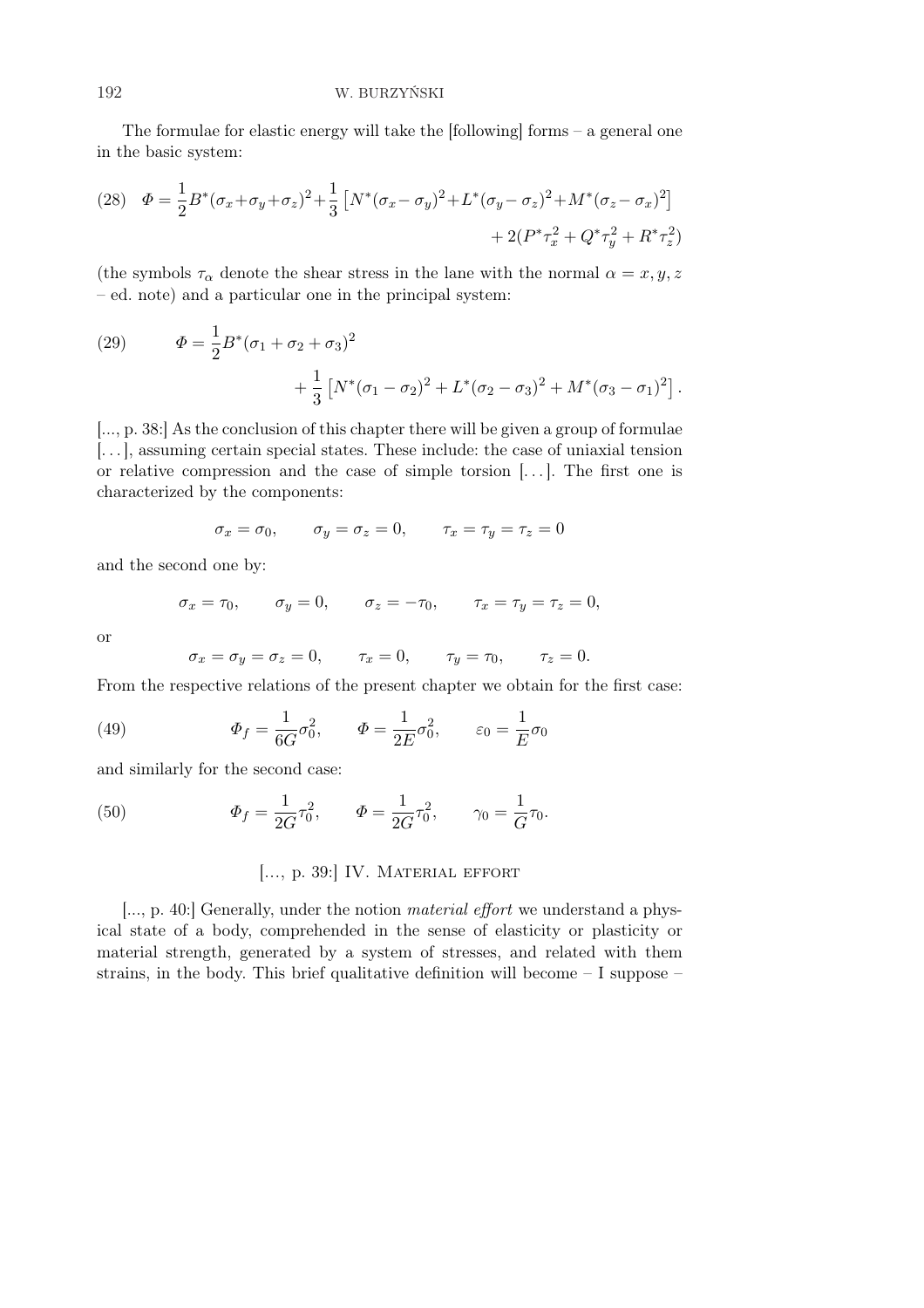completely clear after looking through the discussion in this and next chapters.  $\left[\ldots\right]$  Generally then, the new notion *material effort* depends on the manner in which external forces act, on the body shape and on individual properties of the body. These notions deserve a few words of explanation.

Under the manner in which external forces act, one should understand not only the distribution of loading but also its variability in time. The recent state of the strength theories does not allow to consider this important factor in calculations, except for a few particular cases.

The body shape is one of the reasons for the dependence of the stress state components on the position of the considered point in the body. It is clear that the uniformity or non-uniformity of the state of stress strongly influences the quality of the physical state of the whole body<sup>15)</sup>. One has the impression that authors of various hypotheses overlooked this fact; however, the ways of conducting experiments contradict that. Furthermore, it is not known whether the local grouping of stress components leading to the limiting numerical value of material effort accounts for unwanted changes exclusively in this particular point of the body, or influences the physical behaviour of the whole body in general. Similarly, it is unknown whether the experimental observation of the existence of certain planes of unwanted states (planes of shear, etc.) is a proof that the corresponding to this planes components [of the state of stress] are the reasons for creation of internal disorders.

These remarks fall out if a uniform state of stress is ascertained in the whole body. For this reason, the results obtained in following chapters should be limited to the case of a uniform state of stress or, otherwise, they should be limited exclusively to a point.

[..., p. 41:] Regarding the structure, two kinds of solid bodies are distinguished: crystalline and amorphous ones, depending whether the particles of the body are distributed in space regularly or irregularly. The majority of technical materials (metals) are continuous macroscopic conglomerates of both types of structure. For this reason such bodies behave as isotropic ones, since the anisotropy of particular crystals cannot be shown individually at the macroscopic level. Such bodies are called quasi-isotropic. However, secondary circumstances can trigger, even in such a conglomerate, some remarkable differences in the material behaviour along certain directions  $-e.g.$  the influence of rolling  $\left[\ldots\right]$  etc. and the respective differences should be accounted for. There are no such attempts in a general sense; the hypotheses discussed in following chapters assume isotropy of materials without any explanation.

Elastic properties of a body are determined by the so-called elastic moduli or elastic constants, which were discussed in the previous chapter. For a large group of materials these coefficients are constant, so they ascertain that the generalized Hooke's law remains valid. A series of recent precise experi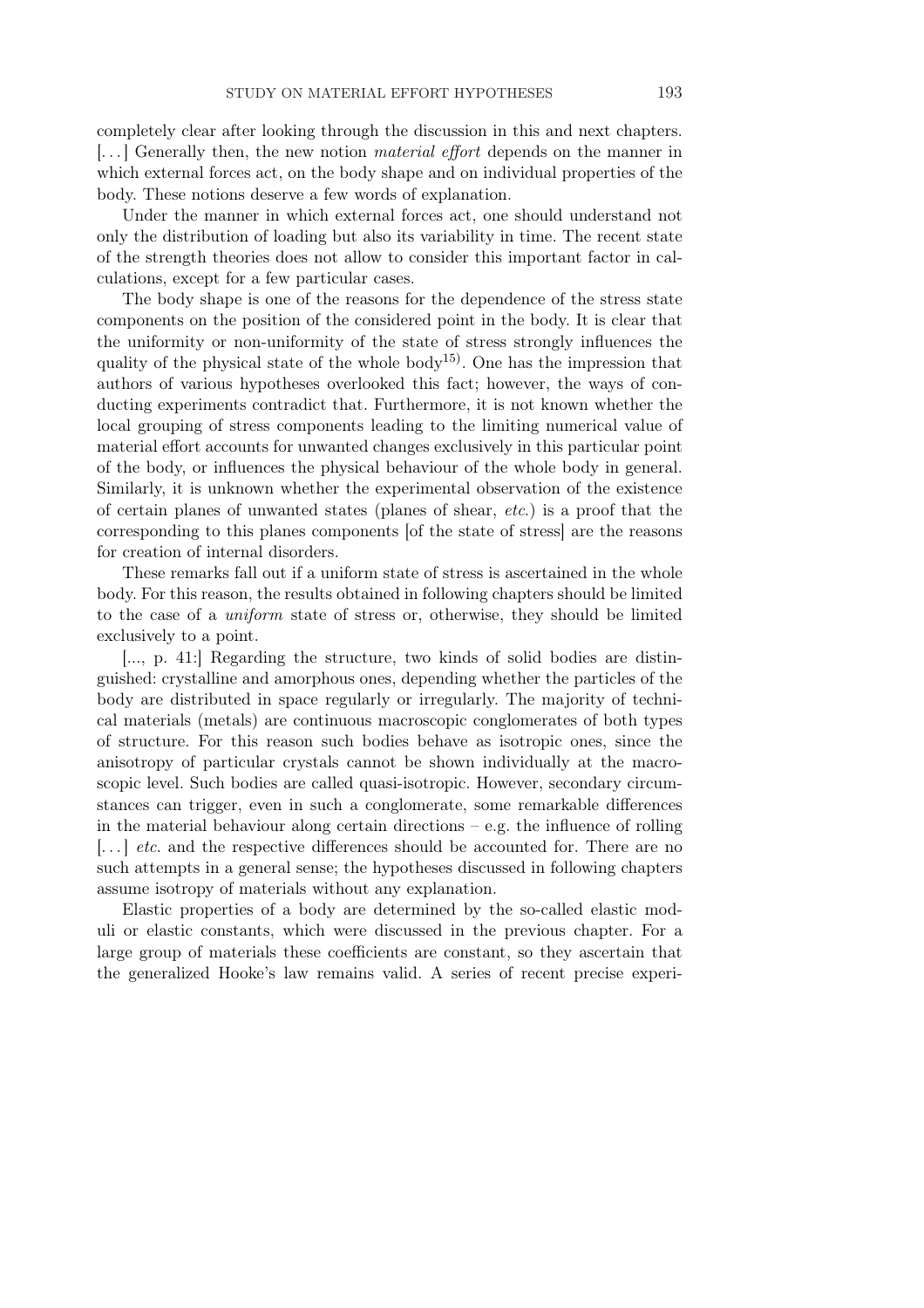ments show irrefutably that the range of solids undergoing the Hooke's law is pretty large (e.g. concrete)<sup>16)</sup>. The limit of validity of Hooke's law is called the limit of proportionality. If additionally, the strains induced within such limits are ideally – at least in the technical meaning – elastic, we obtain a model of a body, to which all equations from the foregoing chapter are applicable. However, these equations are valid only up to the elasticity limit. By the existence of both limits, they ascertain, in general, proximity of these limits. Therefore, confusing both the terms in the vast technical literature does not implicate too serious mistakes. The proportionality limit plays the role of a mathematical condition rather than a physical one – whereas it is opposite for the limit of elasticity.

Bodies which do not have the limit of proportionality show more or less distinct limits of elasticity; thus the relations of the foregoing chapter have the character of the first approximation only.

[..., p. 42:] Beyond the elastic range, the elasticity coefficients should be considered to be variable or generally, they should not be used in the meaning they were referred to until now. Instead, they should be replaced by certain constants specific not only for the body but also for the considered stress process itself.

To such ranges belongs, first of all, the range of plastic strains, which begins from the so-called *limit of plasticity*  $[\dots]$ .

[..., p. 43:] A few words should be said also about the third process connected with a particular body. To the phenomena accompanying permanent strains is related the third stage – belonging, undisputably, to the strength of materials theory – that is the range of material cracking, ending with the limit of strength (in a technical sense). Conditions of failure are usually very complicated and, up till now, also not too much theoretically explained<sup>20)</sup>. Uniformity or rather, on the opposite, non-uniformity of the state of stress, which is – as a matter of fact – difficult to be analysed in connetcion with the shape of a body, plays a considerable role in this region. Disregarding the surface energy<sup>15, 21</sup> can be a reason of serious errors, even in preliminary calculations. Apart from that, it is not known whether the specific for given materials constants reflect satisfactorily the essence of the phenomenon of failure, as it is assumed by some authors. Qualitative diversity in different strength processes persuaded researches [. . . ] to divide failure surfaces into two categories, i.e. the surfaces of shear and  $tear<sup>22</sup>$ .

Under the stress properties we understand the behaviour of a body in certain special states; these properties reveal themselves as numerical values of stress in the above-described limit ranges. We know a whole series of such states and, because of obvious benefits and applications in the following chapters, let us set them schematically by means of normal principal stresses, under the assumption  $\sigma_1 > \sigma_2 > \sigma_3$ , as follows: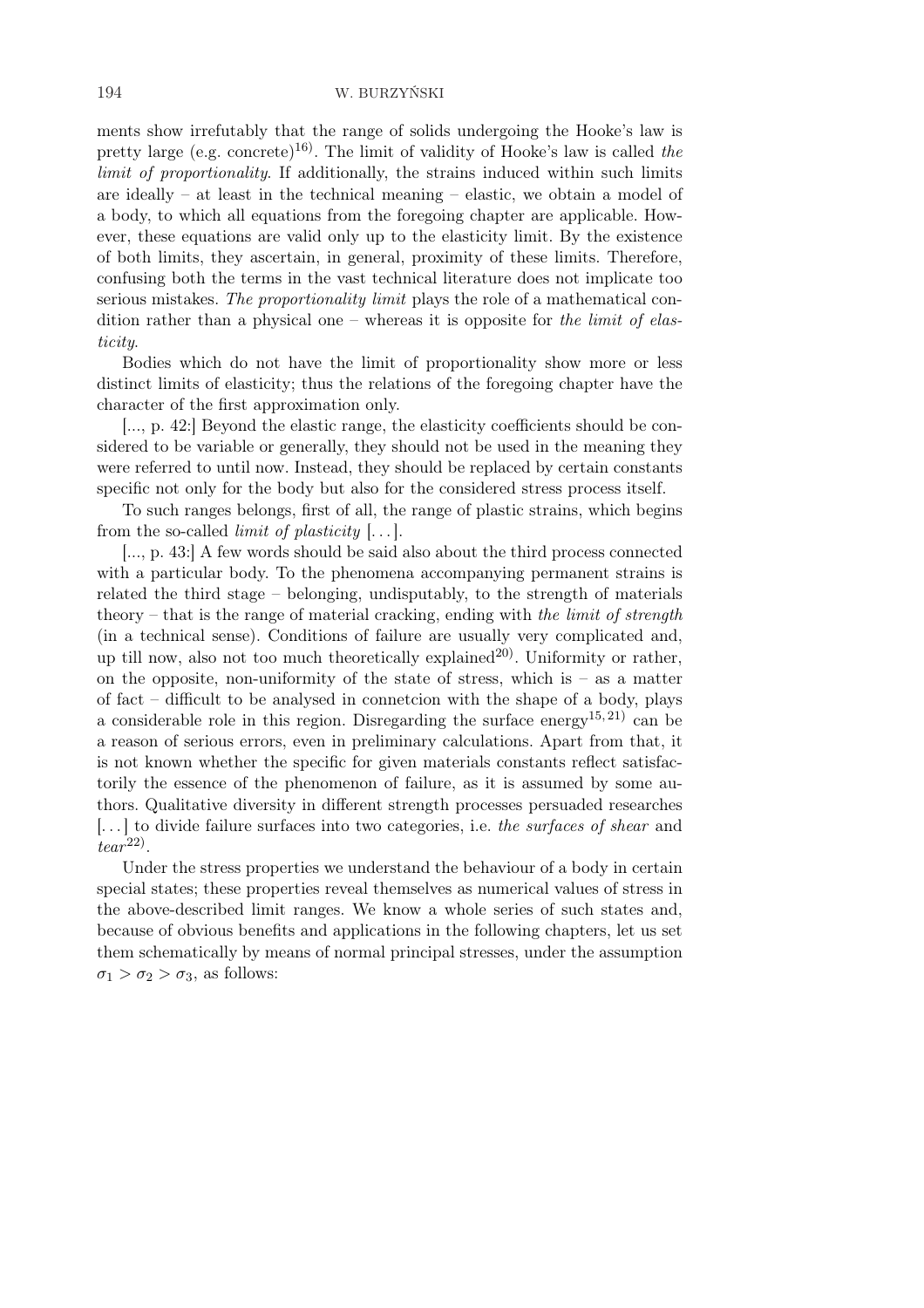- I. Uniaxial tension:  $\sigma_1 = k_r$ ,  $\sigma_2 = 0$ ,  $\sigma_3 = 0$ ;
- II. Uniaxial compression:  $\sigma_1 = 0$ ,  $\sigma_2 = 0$ ,  $\sigma_3 = -k_c$ ;
- III. Simple torsion (shear):  $\sigma_1 = k_s$ ,  $\sigma_2 = 0$ ,  $\sigma_3 = -k_s$ .

Only few metals are characterized by the equality  $k_r = k_c = k$ ; in principle, these constants are different, namely  $k_c > k_r$ . The discussed states are accounted as the simplest – the fundamental ones – for the study of material effort.

[..., p. 44:] To the similar, simplest states of stress should be added also the following ones, though more complex indeed, yet in the present state of our knowledge on material effort they can not be omitted. These are in sequence:

- IV. Biaxial uniform tension:  $\sigma_1 = k_{rr}$ ,  $\sigma_2 = k_{rr}$ ,  $\sigma_3 = 0$ ;
- V. Biaxial uniform compression:  $\sigma_1 = 0$ ,  $\sigma_2 = -k_{cc}$ ,  $\sigma_3 = -k_{cc}$ ;
- VI. Triaxial uniform tension:  $\sigma_1 = k_{rrr}, \sigma_2 = k_{rrr}, \sigma_3 = k_{rrr};$
- VII. Triaxial uniform compression:  $\sigma_1 = -k_{ccc}$ ,  $\sigma_2 = -k_{ccc}$ ,  $\sigma_3 = -k_{ccc}$ .

Any other experimental states can be of course put between the ones given above. The aforementioned values  $k$  refer to the states lying on the elasticity limit (or proportionality limit), the limit of plasticity and the strength limit. [...]

## [..., p. 48:] V. Analytical and graphical methods of presentation of material effort. Classification of hypotheses.

[..., p. 51:] In the present work, the following classification is assumed as the best illustration of the contents of the [material effort] hypotheses<sup>29)</sup> and at the same time, as it partly corresponds to chronological relations of these theories.

- A. The hypotheses of limit stresses.
- B. The hypotheses of limit strains.
- C. The hypotheses of limit energies. [. . . ]

### [..., p. 96:] VIII. The hypotheses of limit energies. THE AUTHOR'S HYPOTHESIS.

#### C1. The hypothesis of constant limit energy of strain

The mentioned in the title hypothesis is known since the times of Bel- $T_{\rm RAMI}^{54}$ , who for the first time suggested the use of strain energy for calculation of material effort. Independently of BELTRAMI<sup>54</sup>, HUBER<sup>56)</sup> stated an identical theory; already then, however, emphasizing certain additional thought resulting in the change of the contents of  $(C1)$  into  $(C2)$ , which will be discussed in the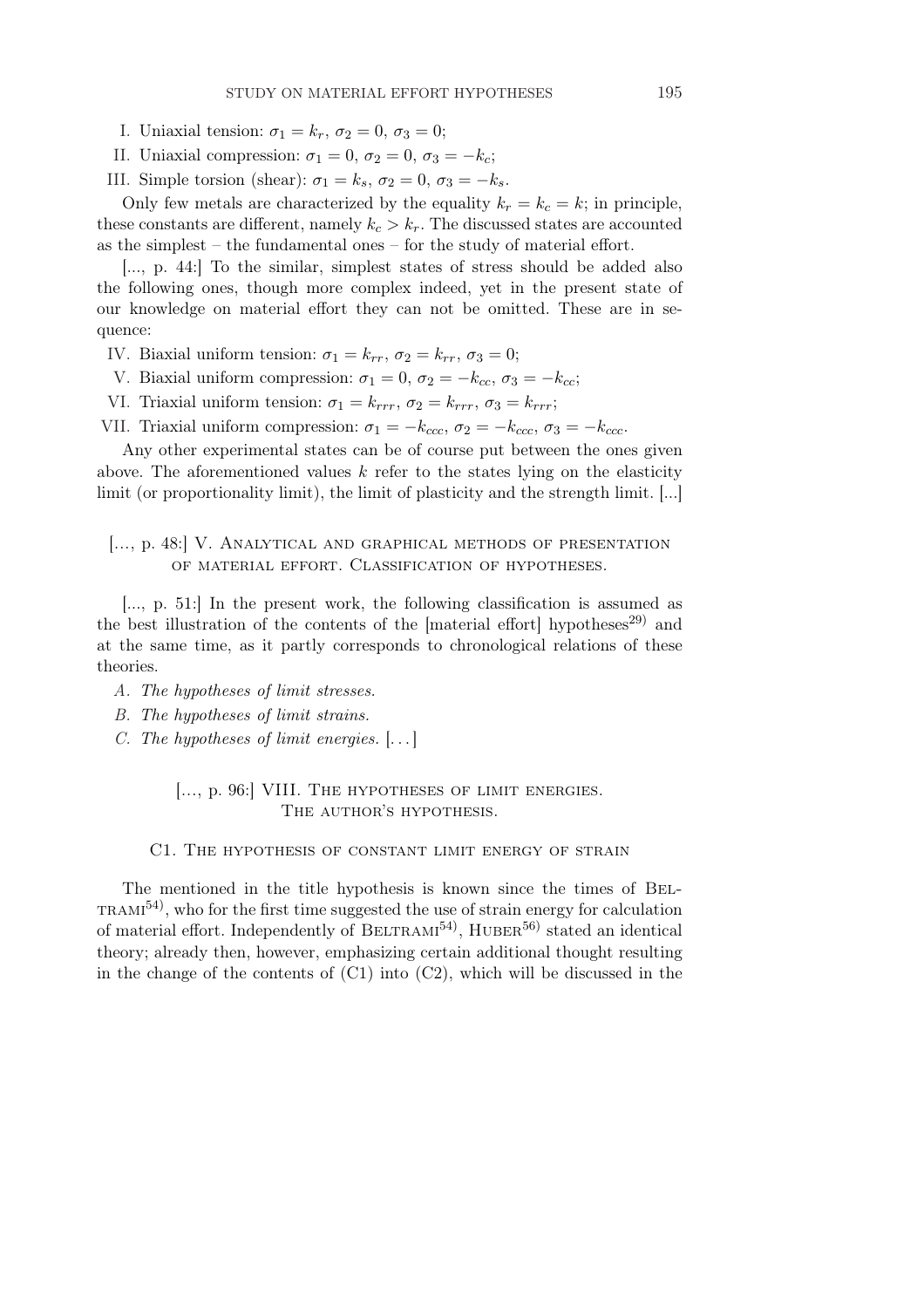next paragraph. Finally, in recent time  $HAIGH^{32}$ , an Englishman, repeated the suggestion of Beltrami, not having known – like Huber – Beltrami's publication.

[..., p. 97: Formula of the hypothesis reads:]

(C1<sub>0</sub>) 
$$
\sigma_x^2 + \sigma_y^2 + \sigma_z^2 - 2\mu(\sigma_x \sigma_y + \sigma_y \sigma_z + \sigma_z \sigma_x) + 2(1+\mu)(\tau_x^2 + \tau_y^2 + \tau_z^2) = k^2,
$$

where:  $k = k_c = k_r$ .

With the use of the principal components [of stress], the hypothesis takes a shorter form [...]:

(C1) 
$$
\sigma_1^2 + \sigma_2^2 + \sigma_3^2 - 2\mu(\sigma_1\sigma_2 + \sigma_2\sigma_3 + \sigma_3\sigma_1) = k^2.
$$

[. . . , p. 99:] The above equation represents a rotationally symmetric ellipsoid of the axis oriented at equal angles to the axes of the system  $\sigma_1$ ,  $\sigma_2$ ,  $\sigma_3$ , with lengths of the half-axes:

$$
b_1 = b_3 = \frac{k}{\sqrt{1 + \mu}},
$$
  

$$
b_2 = \frac{k}{\sqrt{1 - 2\mu}}.
$$

### [..., p. 100:] C2. THE HYPOTHESIS OF CONSTANT LIMIT ENERGY of volume change and distortion

As it was mentioned before, independently of Beltrami, Huber brought forward a similar proposition. He used his hypothesis for limit states of strength supposing however, that the theory would be valid also for elastic ranges. Basing on certain facts related experimentally to exceeding the strength limit, he observed that in the case of the states with three negative normal components [of stress], one should consider rather the energy of distortion  $\Phi_f$  than the total  $\Phi$  as a measure of material effort.

About his final, mathematically precisely stated position [on this matter] we learn from the letter to  $F\ddot{\circ}PPL^{8}$  and the following statement contained there: "Material effort is measured by the sum of these parts of density of strain energy, which result from the distortion and increase of volume". The measure of material effort is then  $\Phi = \Phi_v + \Phi_f$  if the above assumption is fulfilled, i.e. when  $e > 0$ or  $\sigma_x + \sigma_y + \sigma_z > 0$ ; in the opposite case, i.e. when  $e < 0$  or  $\sigma_x + \sigma_y + \sigma_z < 0$ , the assessment of material effort is given by  $\Phi_f$  exclusively. In this way, a discontinuous hypothesis is created; the states I, IV, and VI belong to the first group of phenomena, while the states II, V and VII belong to the latter one; the state III is proved in both ranges.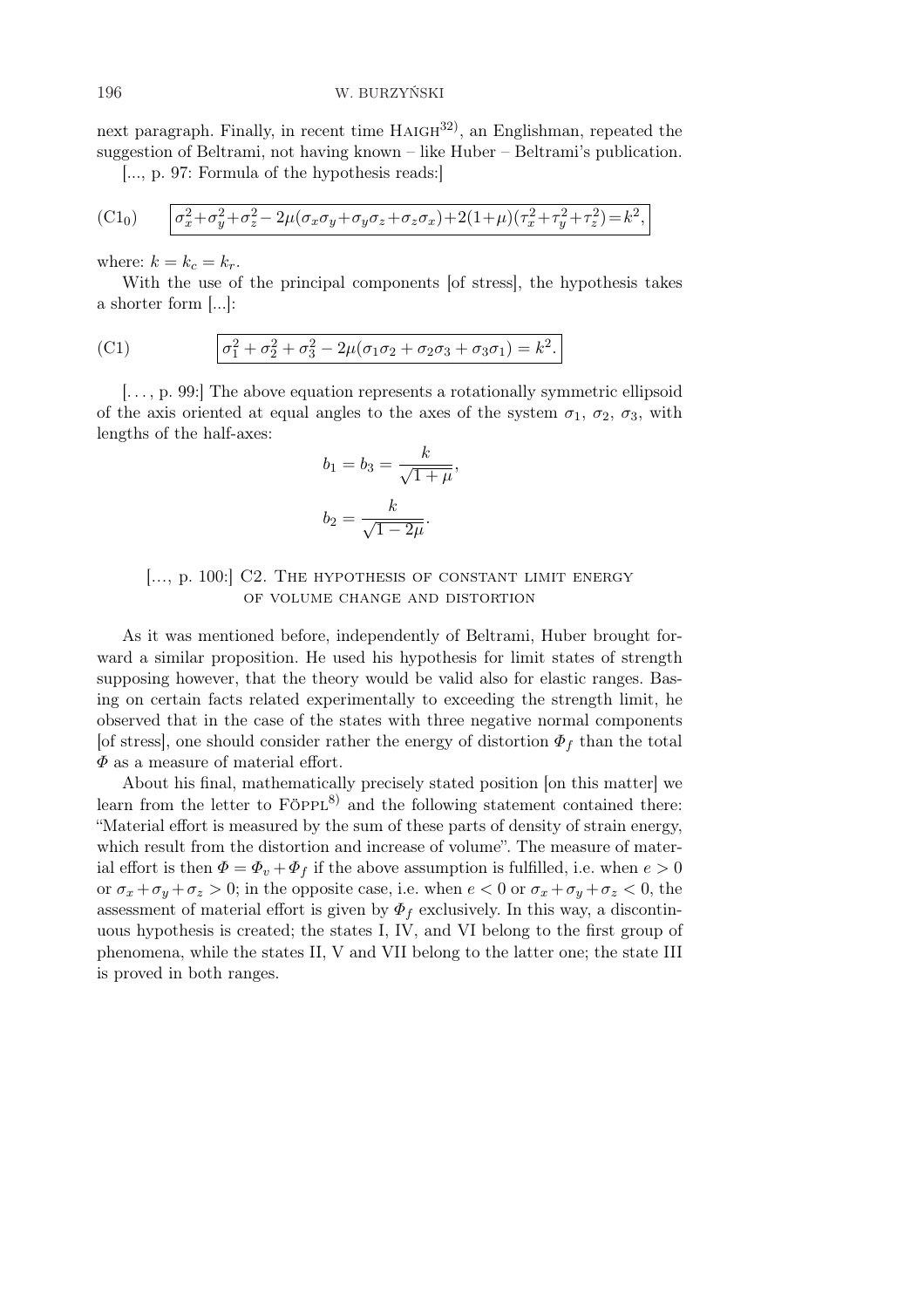This last state fits best to express the Huber hypothesis; comparing then respectively the complete or partial formula (37) with the pertinent ones (49) and (50), from the Chapter III we obtain:

$$
\frac{1}{2(1+\mu)}(\sigma_x^2 + \sigma_y^2 + \sigma_z^2) - \frac{\mu}{1+\mu}(\sigma_x \sigma_y + \sigma_y \sigma_z + \sigma_z \sigma_x)
$$

$$
+(\tau_x^2 + \tau_y^2 + \tau_z^2) = k_s^2
$$
  
(C2<sub>0</sub>) for:  $\sigma_x + \sigma_y + \sigma_z \ge 0$ , furthermore:

$$
\frac{1}{3}(\sigma_x^2 + \sigma_y^2 + \sigma_z^2 - \sigma_x \sigma_y - \sigma_y \sigma_z - \sigma_z \sigma_x) + (\tau_x^2 + \tau_y^2 + \tau_z^2) = k_s^2
$$
  
for:  $\sigma_x + \sigma_y + \sigma_z \le 0$ ,

as a mathematical formula of Huber's hypothesis in a general case. The particular form [for principal stress components] reads of course:

(C2)  
\n
$$
\frac{1}{2(1+\mu)}(\sigma_1^2 + \sigma_2^2 + \sigma_3^2) - \frac{\mu}{1+\mu}(\sigma_1\sigma_2 + \sigma_2\sigma_3 + \sigma_3\sigma_1) = k_s^2
$$
\nfor:  $\sigma_1 + \sigma_2 + \sigma_3 \ge 0$ , and  
\n
$$
\frac{1}{3}(\sigma_1^2 + \sigma_2^2 + \sigma_3^2 - \sigma_1\sigma_2 - \sigma_2\sigma_3 - \sigma_3\sigma_1) = k_s^2,
$$
\nfor:  $\sigma_1 + \sigma_2 + \sigma_3 \le 0$ .

[..., p. 103:] C3. The hypothesis of limit energy of distortion

The decomposition of elastic energy into two characteristic parts, applied for the first time for the assessment of material effort by Huber, has earned in the process of time a well-deserved experimental and theoretical confirmation and created the foundation of unusually fine and mathematically simple hypothesis (C3).

According to this new theory, the measure of material effort is exclusively the energy of distortion  $\Phi_f$ . The hypothesis was for the first time proposed, it seems, by MISES<sup>59</sup>. Having drawn the attention to the fact that the spatial picture of the hypothesis (A3) [related with the criterion of Tresca] in the orthogonal system of axes [of the principal shear stresses]  $\tau_I$ ,  $\tau_{II}$ ,  $\tau_{III}$  shows a cube of the edge k, Mises expressed a conviction, that this rather should be the sphere:

$$
\tau_I^2 + \tau_{II}^2 + \tau_{III}^2 = \frac{k^2}{2}.
$$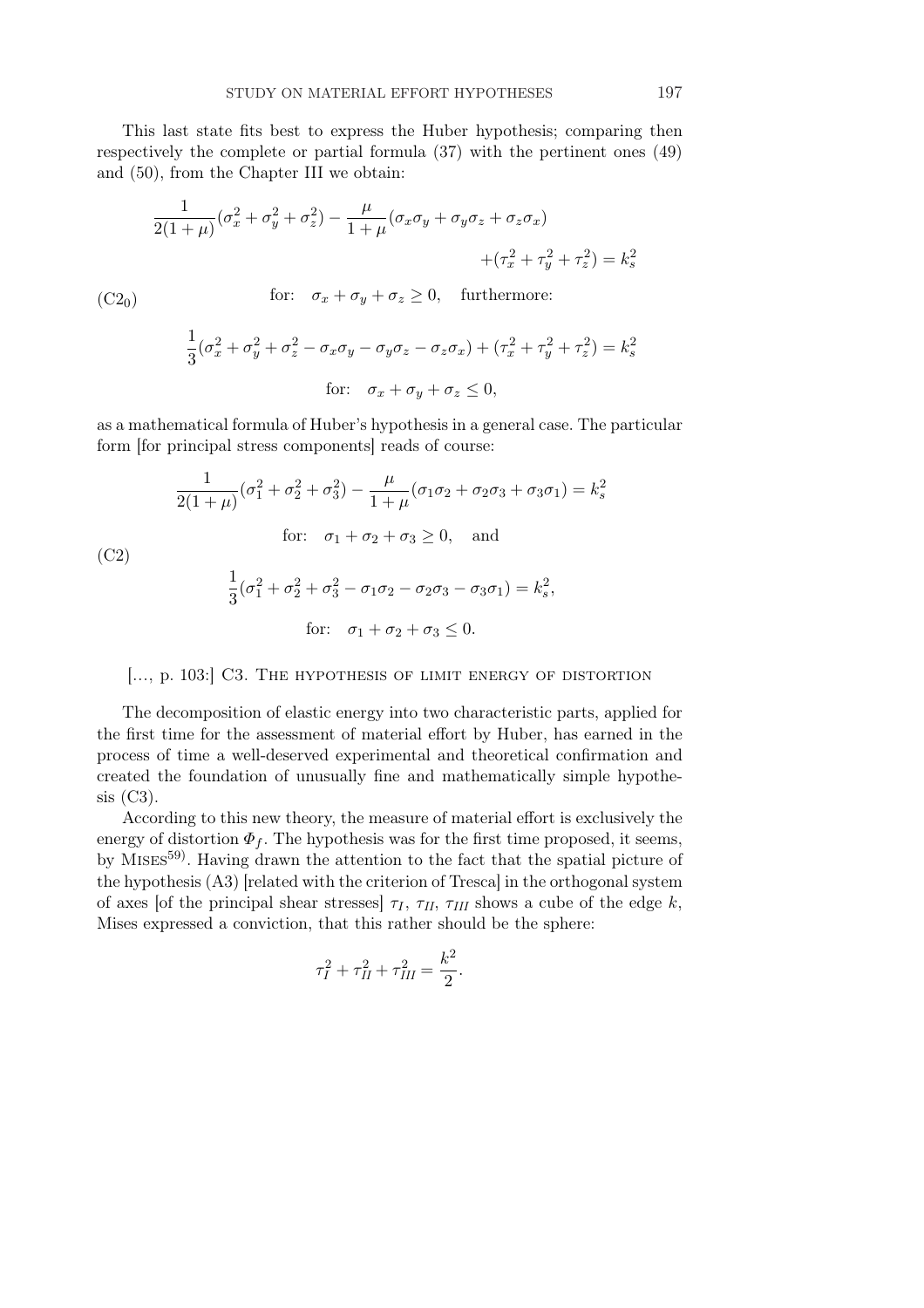The second author who raised the mathematical formula (C3) to the rank of the fundamental equation of the theory of plasticity was  $H_{\text{ENCKY}}^{19,60}$ .

[..., p. 104:] The mathematical form of the hypothesis  $(C3)$  [...] in a general case reads:

$$
\sigma_x^2 + \sigma_y^2 + \sigma_z^2 - \sigma_x \sigma_y - \sigma_y \sigma_z - \sigma_z \sigma_x + 3(\tau_x^2 + \tau_y^2 + \tau_z^2) = k^2
$$

or in particular [for principal stresses]:

$$
\sigma_1^2 + \sigma_2^2 + \sigma_3^2 - \sigma_1 \sigma_2 - \sigma_2 \sigma_3 - \sigma_3 \sigma_1 = k^2.
$$

[..., p. 106:] C4. THE HYPOTHESIS OF VARIABLE LIMIT ENERGY OF STRAIN

In such a way one could name the hypothesis which was – as it appears – presented during one of Mises's lectures in 1925 and published by SCHLEICHER<sup>50)</sup> in 1925/1926.

According to Schleicher's theory, the "equivalent" stress, expressed by the left-hand side of (C1) – let us denote it shortly:  $\sigma_{vf} = \sqrt{2E\Phi - \text{is in the limit}}$ state a variable value depending on the state of stress, that is on:

$$
p = \frac{\sigma_x + \sigma_y + \sigma_z}{3} = \frac{\sigma_1 + \sigma_2 + \sigma_3}{3}.
$$

In other words, [the equation]  $\sigma_{vf} = f(p)$  is a mathematical form of the hypothesis of variable limit energy.

Schleicher relates his theory to elastic and plastic states and recommends to seek for the shape of the function  $f$  experimentally, similarly as it was advised by Mohr in the case of the shape of envelope.

[..., p. 107] It is possible to approximate the experimental curve, according to Schleicher, by means of

 $(C4^*)$ a parabola  $v_f^2 = s^2 - 3mp,$ 

(C4<sup>\*\*</sup>) or a line 
$$
\sigma_{vf} = t - 3mp
$$
.

In the first case it is:  $s^2 = k_c k_r$ ,  $m = k_c - k_r$ , and in the second one:

$$
t = \frac{2k_c k_r}{k_c + k_r}
$$

and the already known

$$
n = \frac{k_c - k_r}{k_c + k_r};
$$

in other words, the hypothesis is dependent on two parameters  $k_c$  and  $k_r$ . [...]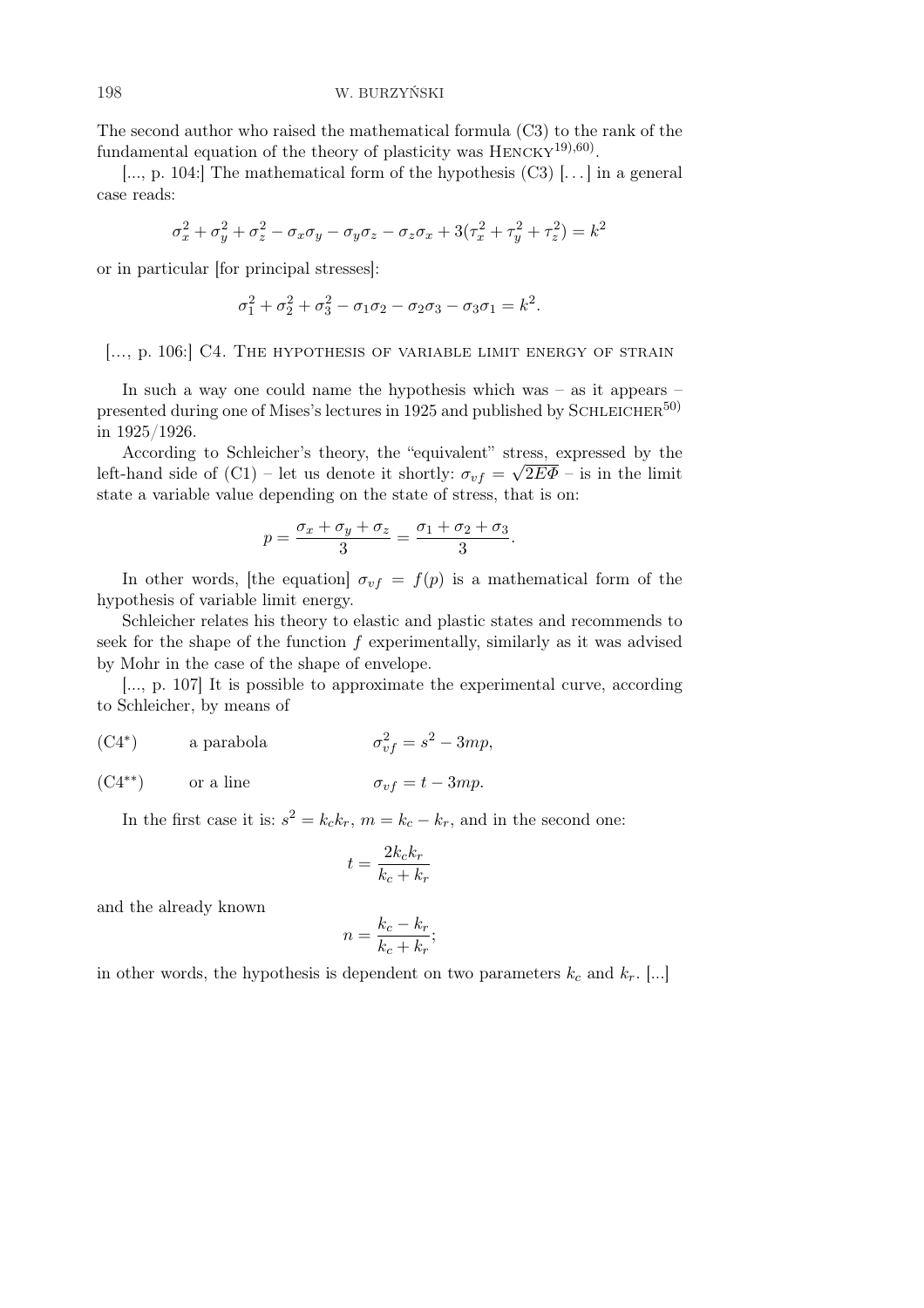Expressing p and  $\sigma_{vf}$  by means of the components of stress, we get (from (C4<sup>∗</sup> ) and (C4∗∗)) the following relations:

(C4') 
$$
\sigma_x^2 + \sigma_y^2 + \sigma_z^2 - 2\mu(\sigma_x \sigma_y + \sigma_z \sigma_y + \sigma_x \sigma_z) + 2(1 + \mu)(\tau_x^2 + \tau_y^2 + \tau_z^2) + (k_c - k_r)(\sigma_x + \sigma_y + \sigma_z) = k_c k_r
$$

and

$$
(C4'') \qquad \sigma_x^2 + \sigma_y^2 + \sigma_z^2 - 2\mu''(\sigma_x \sigma_y + \sigma_z \sigma_y + \sigma_x \sigma_z) + 2(1 + \mu'')(\tau_x^2 + \tau_y^2 + \tau_z^2) + (k_c - k_r)(\sigma_x + \sigma_y + \sigma_z) = k_c k_r,
$$

or with use of principal stresses:

$$
(C41) \quad \sigma_1^2 + \sigma_2^2 + \sigma_3^2 - 2\mu(\sigma_1\sigma_2 + \sigma_2\sigma_3 + \sigma_1\sigma_3) + (k_c - k_r)(\sigma_1 + \sigma_2 + \sigma_3) = k_c k_r
$$

as well as:

$$
\begin{aligned} \text{(C4}_2) \qquad \sigma_1^2 + \sigma_2^2 + \sigma_3^2 - 2\mu''(\sigma_1\sigma_2 + \sigma_2\sigma_3 + \sigma_1\sigma_3) \\qquad \qquad + (k_c - k_r)(\sigma_1 + \sigma_2 + \sigma_3) = k_c k_r, \end{aligned}
$$

whereas:

$$
\mu'' = \frac{\mu + n^2}{1 - n^2} = \frac{\mu (k_c + k_r)^2 + (k_c - k_r)^2}{4k_c k_r}.
$$

For  $k_c = k_r$ , the Schleicher hypothesis expressed either by  $(C4')$  and  $(C4'')$ or by  $(C4_1)$  and  $(C4_2)$ , transforms in the hypothesis of Beltrami.

### [..., p. 111:] C5. THE HYPOTHESIS OF VARIABLE LIMIT ENERGY of volume change and distortion

The review of enormous theoretical material, which was presented in the previous chapters, together with an equally extensive set of experiments, allows judging discerningly the merits and drawbacks of the discussed hypotheses. This assessment leads to the rejection of the theories A and B and compels to accept the theories C, which are more consistent mathematically and therefore more flexible for experiments.

Individual properties of the studied bodies suggest that basing the theories on one or two experimental data does not in general render faithfully the phenomenon of material effort and demands to introduce more parameters into account, as it was suggested by Schleicher. Controlling the phenomena by the modulus of elasticity causes many problems and the only rarely returns reliable services.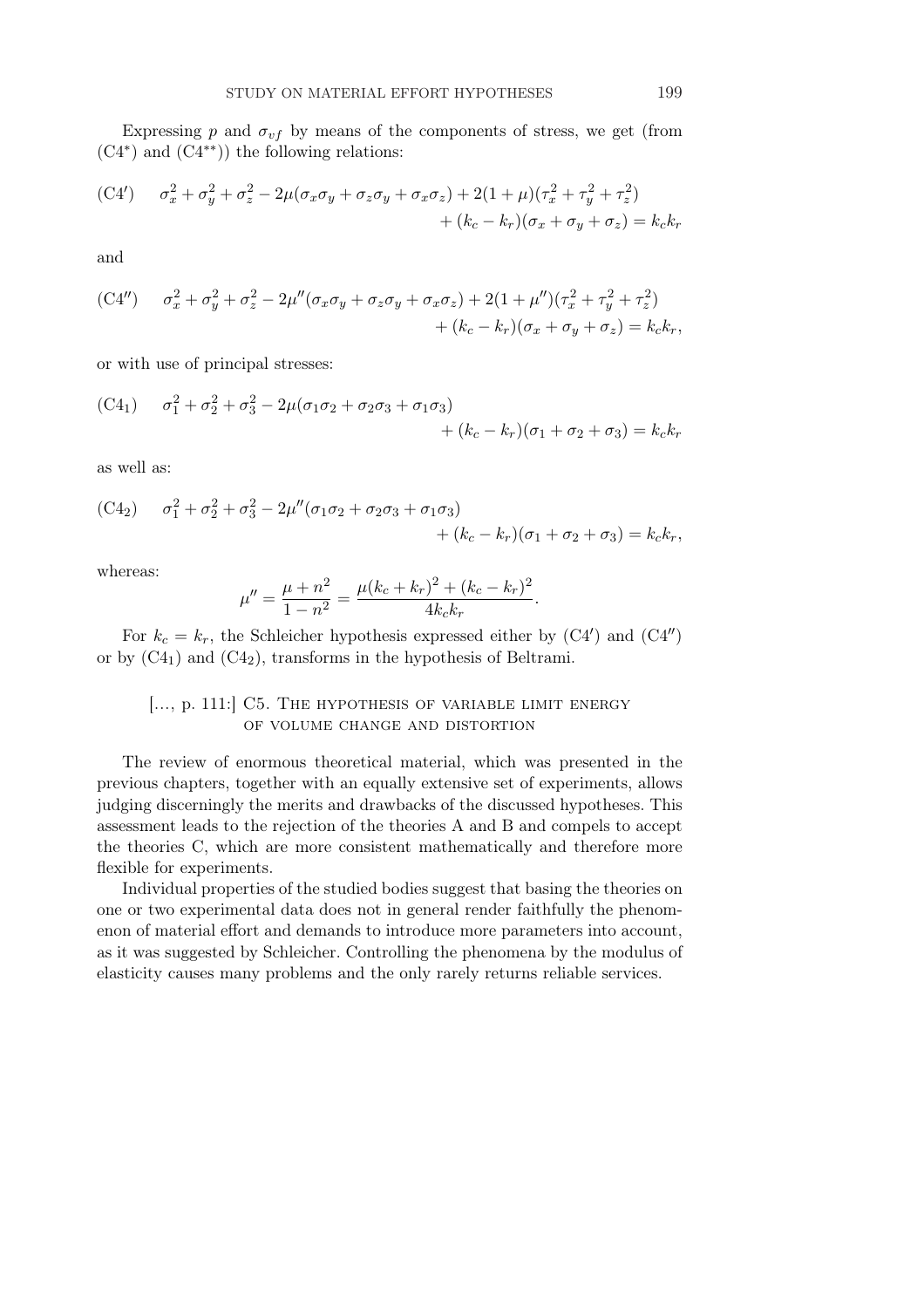For this reason I have tried to state a hypothesis as general as (C4) which would be, however, free of these additions which seemed for me inadequate in the study of material effort. The starting point is the attitude similar to what Huber stated in (C2); however, much more general and continuous. It is the following conviction: The measure of local material effort in elastic and plastic ranges is the sum of density of quasi-energy of distortion and a certain part – dependent on the state of stress and individual properties of a body – of the density of the pseudo-energy of volume change.

By adding "quasi" – or "pseudo" – we try to emphasize that the analytic expressions used in continuation, quoted in the third chapter, do not mean – for a certain group of bodies or relatively in certain experimental fields – elastic energy in the sense discussed in this chapter.

The mathematical formula for the hypothesis is the equation:

$$
\Phi_f + \eta \Phi_v = K.
$$

Expansions of the functions  $\Phi_f$  and  $\Phi_v$  are very well known to us. Determination of constant  $K$  does not present difficulties; it is the value of the left-hand side of the equation, determined for one of the basic states, the simplest ones, that is: I, II or III. The remaining to be discussed  $\eta$  is – as it results from the assumption – a function of individual material properties as parameters and of the state of stress as an independent variable. The individual properties should be expressed also by the moduli of the simplest states. To the latter one should apply several magnitudes created from the components of state of stress; because of the proved minor significance of the component  $\tau$ , one should express the independent variable of the function  $\eta$  by the component  $\sigma$ . From possible expressions, due to the mathematical character of the energies  $\Phi_f$  and  $\Phi_v$ , there suggests itself the invariant which does not privilege any of the three components, namely

$$
p = \frac{\sigma_x + \sigma_y + \sigma_z}{3} = \frac{\sigma_1 + \sigma_2 + \sigma_3}{3}.
$$

In general then, we assume that:  $\eta \equiv \eta(p)$ . Considering series of correct experiments seems to suggest generally that the influence of  $\Phi_v$  decreases with the algebraic increase of the mean stress  $p$ ; this leads to a very well applicable function:

$$
\eta = \omega + \frac{\delta}{3p}.
$$

The written [above] type [of function] does not always stand in ideal agreement with experimental facts, but increasing of the number of the introduced parameters  $K, \omega, \delta$  leads to a very complicated hypothesis, so this was abandoned and the sometimes unavoidable shortcomings [of the expression] were compensated in continuation in a more – as it will appear – appropriate manner.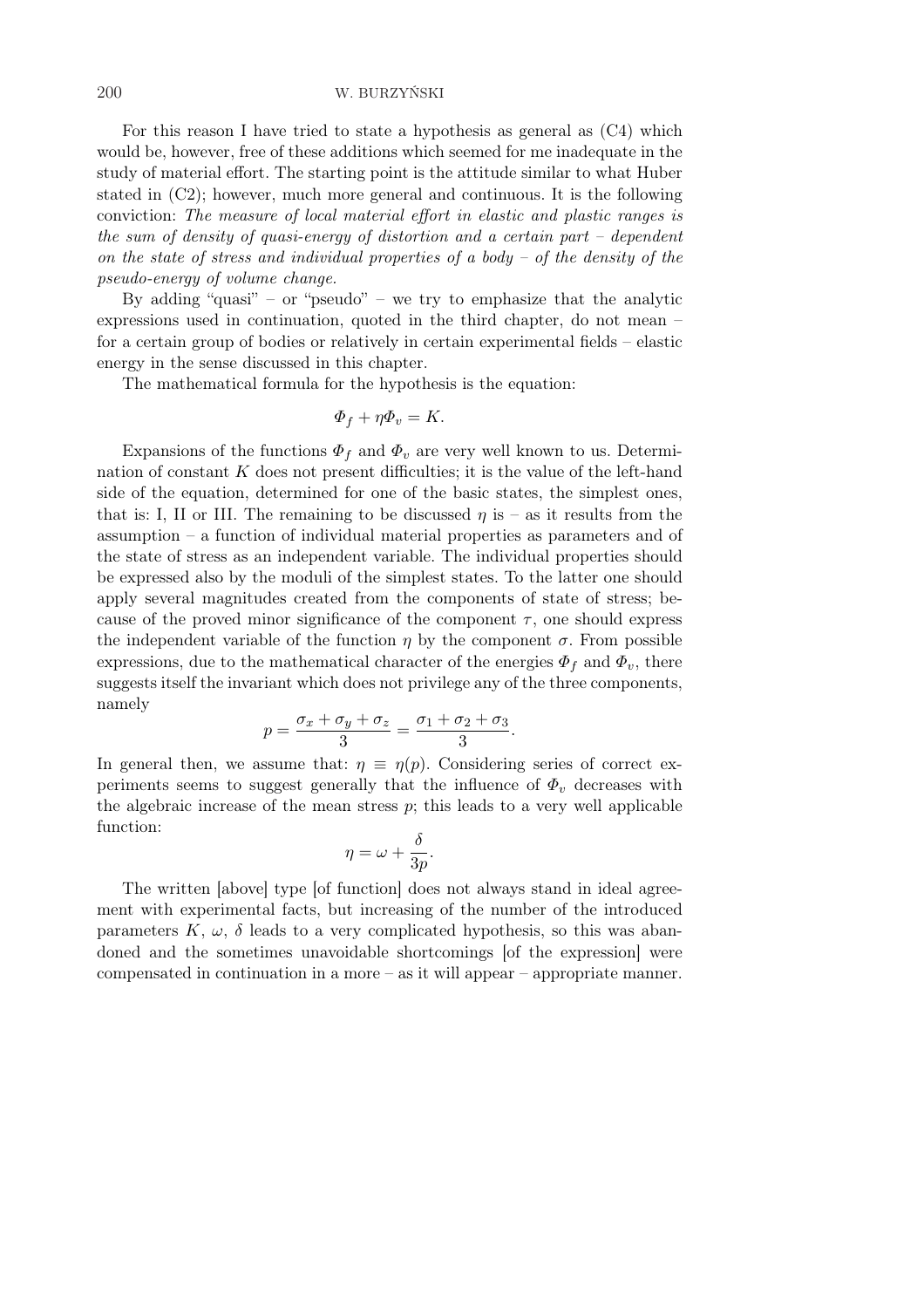On this occasion, it should be remarked that the role of experiment is not to determine directly the constants K,  $\omega$ ,  $\delta$ , as it would seem at the first moment, but three other data which will be discussed now.

Anticipating what will follow, let us put here:

$$
\frac{1-2\mu}{1+\mu}\,\omega = \frac{1-2\nu}{1+\nu}, \qquad 12GK = \frac{2k_c k_r}{1+\nu}, \qquad \frac{1-2\mu}{1+\mu}\,\delta = \frac{2(k_c - k_r)}{1+\nu}.
$$

Moreover, let us substitute for shortening:  $12G\Phi_f = \sigma_f^2$ . And [now] let us insert the complete set of the mentioned transformations into the main equation. After a simple transformation we obtain:

$$
\frac{1+\nu}{3}\,\sigma_f^2 + 3(1-2\nu)p^2 + 3(k_c - k_r)p - k_c k_r = 0.
$$

The introduction of the parameters  $k_r$  and  $k_c$  into the last equation is justified, since it is easy to demonstrate that it is identically fulfilled for the states I and II. By assuming, additionally, the state III, we obtain the relation:

$$
\nu = \frac{k_c k_r}{2k_s^2} - 1.
$$

From the last reasoning it follows that the hypothesis (C5) is a theory based on the three constants:  $k_r$ ,  $k_c$ ,  $k_s$  or relatively:  $k_r$ ,  $k_c$ ,  $\nu$ . Let us hold the last group for later consideration because of vital mathematical benefits which will appear in the course of time. The coefficient  $\nu$  – as it will also appear – very strongly determines individual properties of an examined body in the range of its brittle or – opposite – plastic behaviour. It could be advantageous to call it the "plasticity coefficient", because it turns out that for tough and brittle materials there is:  $\nu < \frac{1}{2}$  $\frac{1}{2}$ , for tough and plastic materials there is:  $\nu = \frac{1}{2}$  $\frac{1}{2}$ , and for soft (plastic) bodies:  $\nu > \frac{1}{2}$  $\frac{1}{2}$ . There is no way to the state the limits within which  $\nu$ ranges; the possible excess over  $\frac{1}{2}$  grows not so high, the matter of decreasing the value presents itself similarly. There arises a supposition that the interval where  $\nu$  ranges fits between 0 and 1. With the course of the discussion it will turn out that in the main we need to do this kind of assumption out of necessity. After the above remarks, there arises the question whether the coefficient  $\nu$ , or another approximate one, could be  $-$  by instance  $-$  used for determining the extent of [a magnitude] quite close to plasticity, i.e. hardness, with mathematical description of which theoretical researchers have been bothering for so many years.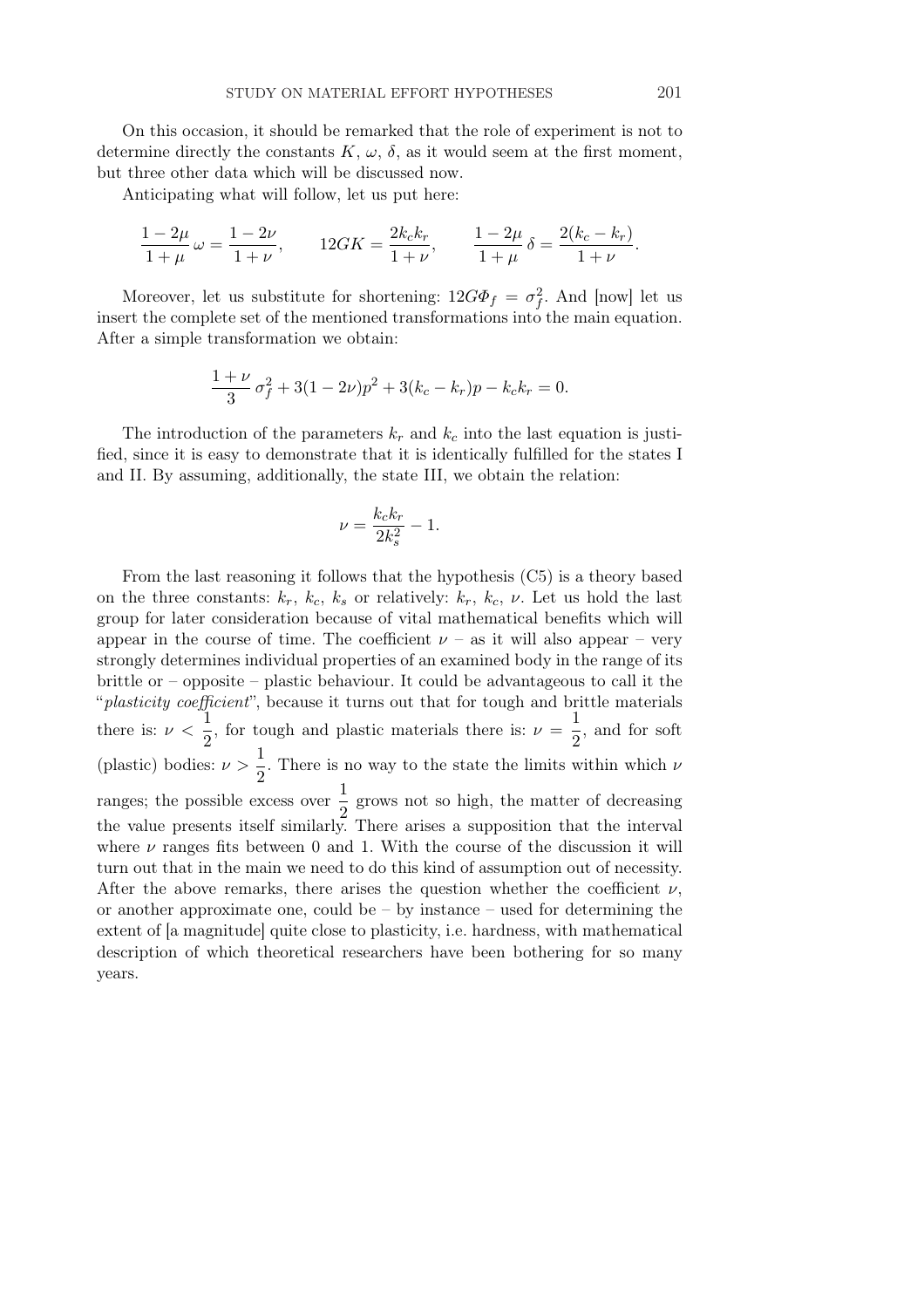Returning, however, to the recently written equation, let us transform it into the following formula:

(C5') 
$$
\frac{1+\nu}{3}\sigma_f^2 + 3(1-2\nu)(p+\sigma')^2 = k'^2
$$

where:

$$
\sigma' = \frac{k_c - k_r}{2(1 - 2\nu)},
$$
  
\n
$$
k'^2 = k_c k_r + \frac{3}{4} \frac{(k_c - k_r)^2}{1 - 2\nu} = \frac{3k_s^2 (k_c + k_r)^2 - 4k_c^2 k_r^2}{4(3k_s^2 - k_c k_r)} = -k_1^2.
$$

In the system of axes  $(p, \sigma_f)$ , the equation  $(C5')$  represents – similarly to the system of the axes  $(p, \sigma_{vf})$  by Schleicher – curves of the second degree, the type of which should be now considered.

Of course there occur to mind the [three] cases:  $\nu > \frac{1}{2}$  $\frac{1}{2}$ ;  $\nu = \frac{1}{2}$  $\frac{1}{2}$ ;  $\nu < \frac{1}{2}$  $\frac{1}{2}$ . Due to the dependent on that algebraic value of  $k'^2$  or  $k_1^2$ , one detail should be emphasized here. Namely, from some later discussion it will follow that within the sphere of experimental facts there should be:  $k_s \geq \frac{2}{\sqrt{3}}$ 3  $k_c k_r$  $\frac{r_{c}^{n}r}{k_{c}+k_{r}}$ . The lower limit of this inequality seems to be quite convincing, since it is enough to assume:  $k_c = k_r = k$  to obtain:  $k_s = \frac{k}{4}$ 3 , that is the relation well known to us from (C3) and currently strongly emphasized in a series of publications. While for:  $k_r \neq k_c \left[ \varkappa = \frac{k_c}{L} \right]$  $\frac{hc}{k_r} \neq 1$  this inequality would indicate that for technically possible materials in the group of  $\nu > \frac{1}{2}$  $\frac{1}{2}$ , there has to be  $\nu < 3.5$  ( $\varkappa \cong 8$ ). However, one can be assured that  $\nu$  will not reach such a value, because: as  $k_c$  increases in comparison to  $k_r$ , at the same time  $k_s$  begins to significantly more strongly exceed the given [above] limit  $\frac{2}{\sqrt{2}}$ 3  $k_c k_r$  $\frac{n_{c}n_{r}}{k_{c}+k_{r}}$ , which results in the fact that  $\nu$  considerably lowers its limiting value. In any case, a bound on  $k<sub>s</sub>$  is followed by a bound on  $\nu$ ; in the especially important case  $k_r = k_c$ , that is:  $\varkappa = 1$ , we obtain – as it was mentioned –  $k_s \geq \frac{k}{4}$ 3 and consequently:  $\nu \leq \frac{1}{2}$  $\frac{1}{2}$ . After such bounds on the magnitude  $k_s$ , we can start the promised discussion. r

And so, in the case when  $\nu < \frac{1}{2}$  $\frac{1}{2}$ , which means  $k_s >$  $k_c k_r$  $\frac{3^{10}r}{3}$ , there is:  $1 - 2\nu > 0$ and moreover  $k'^2 > 0$ , and the equation (C5') represents in the mentioned system [of coordinate axes] an ellipse, or relatively a circle, whose centres lie on the negative direction of p (Fig. 64) – or in the special case:  $k_r = k_c$  i.e.  $\varkappa = 1$  – they coincide with the origin of the coordinate system (Fig. 65).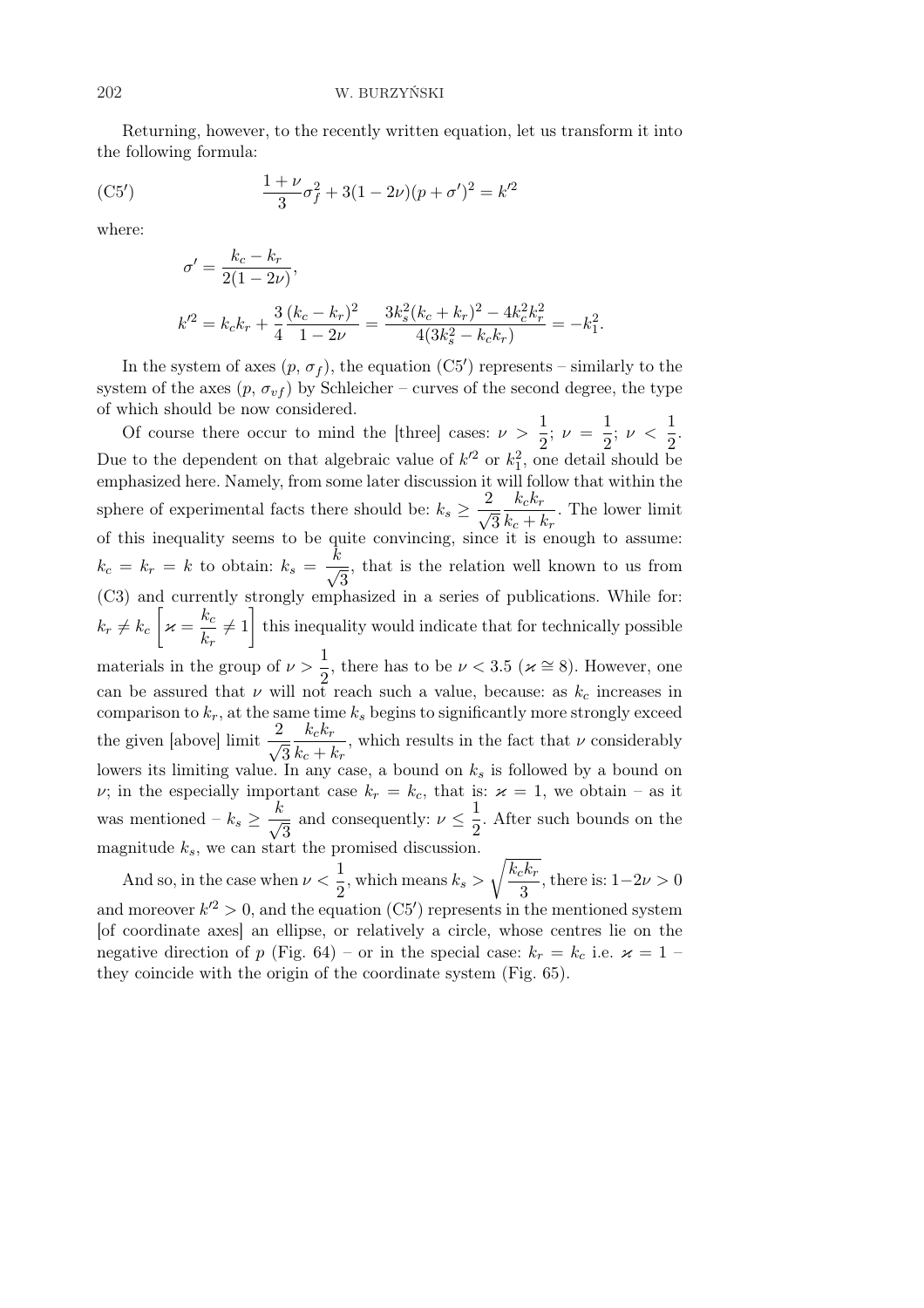

In the case of  $\nu = \frac{1}{2}$  $\frac{1}{2}$ , the equation (C5') turns into a parabola of the second degree for  $\chi > 1$  (Fig. 66), or into two lines parallel to the axis p for  $\varkappa = 1$ (Fig. 67).



In the case of  $\nu > \frac{1}{2}$  $\frac{1}{2}$ , that is  $\frac{2}{\sqrt{2}}$ 3  $k_c k_r$  $\frac{n_{corr}}{k_c + k_r} < k_s <$  $k_c k_r$  $\frac{3}{3}$ , there is [both]  $1 - 2\nu > 0$  as well as  $k'^2 > 0$  (which means also that  $k_1^2 > 0$ ) and the equation (C5') represents a hyperbola, whose one branch only, of course, comes into play (Fig. 68). In the case when:  $k_s = \frac{2}{\sqrt{3}}$ 3  $k_c k_r$  $\frac{n_{c}^{r}}{k_{c} + k_{r}}$  the hyperbola degenerates into two crossing lines [only one of lines is depicted due to the symmetry] (Fig. 69). Because of the already mentioned bound on the lower limit of  $k_s$ , the case of a hyperbola rotated by the angle  $\frac{\pi}{2}$  from the formerly discussed position is excluded.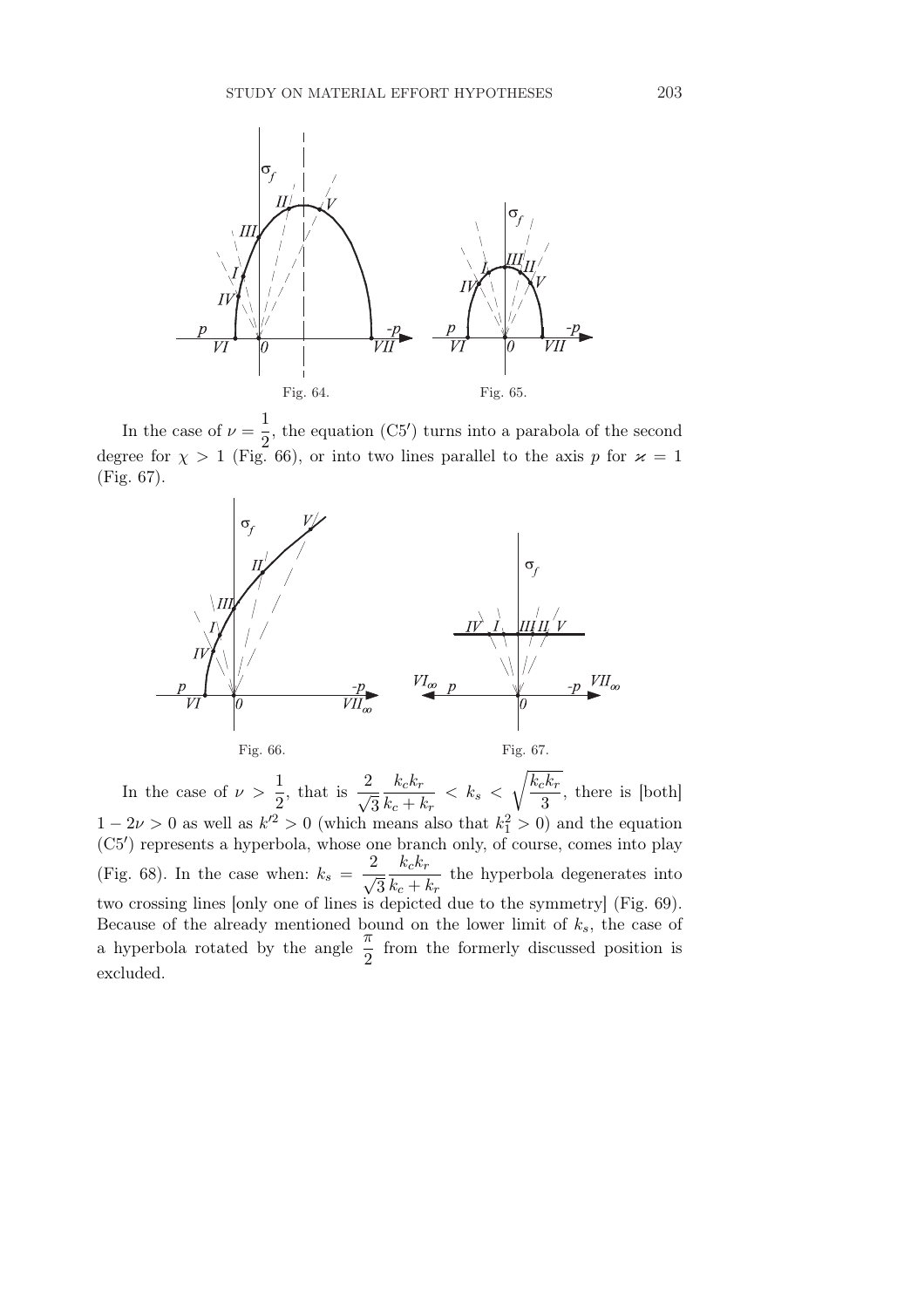

In the enclosed schemes are shown only halves of the considered curves relevant for  $\sigma_f > 0$ . Besides, there are added lines for the states I and II, III, IV and V, VI, and VII, similarly as it was performed in the discussed Schleicher's theory. The equations for these lines read:  $\sigma_f = \pm 3$ √  $\overline{2}p, p = 0, \sigma_f = \pm \frac{3}{2}$ 2 √  $\overline{2p}$ and finally, for the last two ones:  $\sigma_f = 0$ . Positions of intersections of those lines with the referred curves characterize very well the category of the investigated material.

The given discussion, together with the set graphs allows – under the assumption of the truthfulness of the theory  $(C5)$  – judging certain phenomena, and especially it graphically explains changes of the limit value of quasi-energy of distortion in the critical range. Uniformity of this study demands, however, to  $\alpha$  expand the formula  $(C5')$  into the types used in the present work. With this aim let us expand  $\sigma_f$  according to (C3<sub>0</sub>), with  $p$  – as above; then we obtain directly:

(C5<sub>0</sub>) 
$$
\sigma_x^2 + \sigma_y^2 + \sigma_z^2 - 2\nu(\sigma_x \sigma_y + \sigma_y \sigma_z + \sigma_z \sigma_x) + 2(1 + \nu)(\tau_x^2 + \tau_y^2 + \tau_z^2) + (k_c - k_r)(\sigma_x + \sigma_y + \sigma_z) = k_c k_r
$$

or in a simpler form:

(C5) 
$$
\sigma_1^2 + \sigma_2^2 + \sigma_3^2 - 2\nu(\sigma_1\sigma_2 + \sigma_2\sigma_3 + \sigma_3\sigma_1) + (k_c - k_r)(\sigma_1 + \sigma_2 + \sigma_3) = k_c k_r.
$$

At first sight, the new hypothesis – apart from the change of the notation  $\mu$  or  $\mu''$  into  $\nu$  – does not differ from Schleicher's theory and therefore from the equations  $(C4')$  and  $(C4'')$  or relatively  $(C4_1)$  and  $(C4_2)$ ; however, exactly this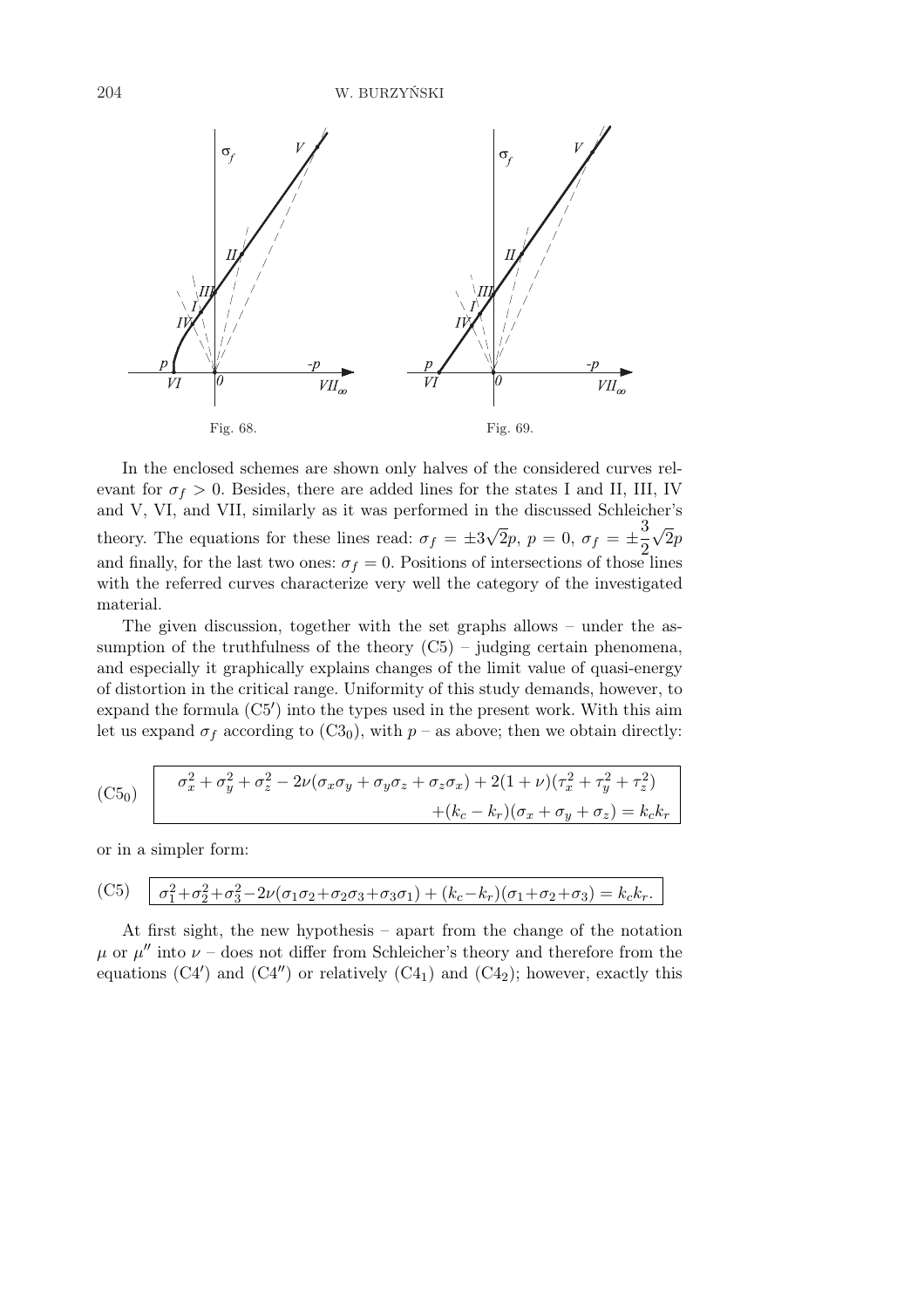subtle difference in notation constitutes the fundamental superiority of (C5) over (C4). Since while  $\mu$  or  $\mu''$  are elastic constants in direct or relatively – let us say – reduced meaning,  $\nu$  does not have – with advantage to the hypothesis – this property at all.

It could seem that the discussed superiority is ostensible as Schleicher's theory employs only two constants in the quoted equations and the hypothesis (C5) uses three of them. However, it should be reminded that Schleicher doubts the possibility of sufficient representation of the material effort phenomenon by two parameters and, as I mentioned, by examining some experiments, he assumed four of those parameters using independently both equations quoted in the section (C5) for one research series. Finally, regardless of the number of these coefficients, the hypothesis (C4) cannot free itself from the disturbing influence of the constant  $\mu$ , the lack of which is particularly advantageous in (C5).

That there is some distinguishing generality in employing [the plasticity coefficient  $\nu$  into the range of the theory (C5), can be proved by the following facts. For  $\nu < \frac{1}{2}$  $\frac{1}{2}$  the hypothesis can transform in a special case into Schleicher's theory; namely, if there is:  $\nu = \mu$  or  $\nu = \mu''$ . Similarly for  $\nu = \mu$  and  $\varkappa = 1$ , the theory (C5) transforms directly into Beltrami's hypothesis (C1), or partly into Huber's theory (C2). In the case of  $\nu = \frac{1}{2}$  $\frac{1}{2}$  we create a new eventuality: namely for  $\varkappa = 1$  the theory (C5) becomes identical to (C3). For  $\nu > \frac{1}{2}$  $\frac{1}{2}$  and in both previous cases, the hypothesis contains a whole series of eventualities, which are not considered in other theories.

 $\ldots$ , p. 127: There arises the question if and how the current formula takes into account the influences of – often inevitable – anisotropy of material. Comparison of the expressions for  $\Phi_v$  and  $\Phi_f$  for isotropic and anisotropic bodies in the Eqs. (28) and (31), or relatively (29) and (32), in the Chapter III indicates a distinct difference only in the expressions for  $\Phi_f$ . Therefore one should suppose that also in the discussed hypothesis, this elusive anisotropy must become visible through an analogous change.

The use of the word "elusive" is deeply grounded. Indisputably, creation of hypotheses of material effort for anisotropic bodies is the distant future. Although, even today it can be supposed that the measure of material effort of some bodies, indicating certain simplified properties in three directions, can be pretty well [expressed by] the energy  $\Phi_f$  – as it was ascertained in the theory (C3) regarding certain isotropic materials. However, the currently discussed task consists in catching the influences of slight anisotropy, [being] difficult to state in terms of quantity but to some extent visible in terms of quality.

For this purpose, the best suitable will be certainly the general [form of the function  $\Phi_f$  (Chapter III). However, [it should be] appropriately simplified,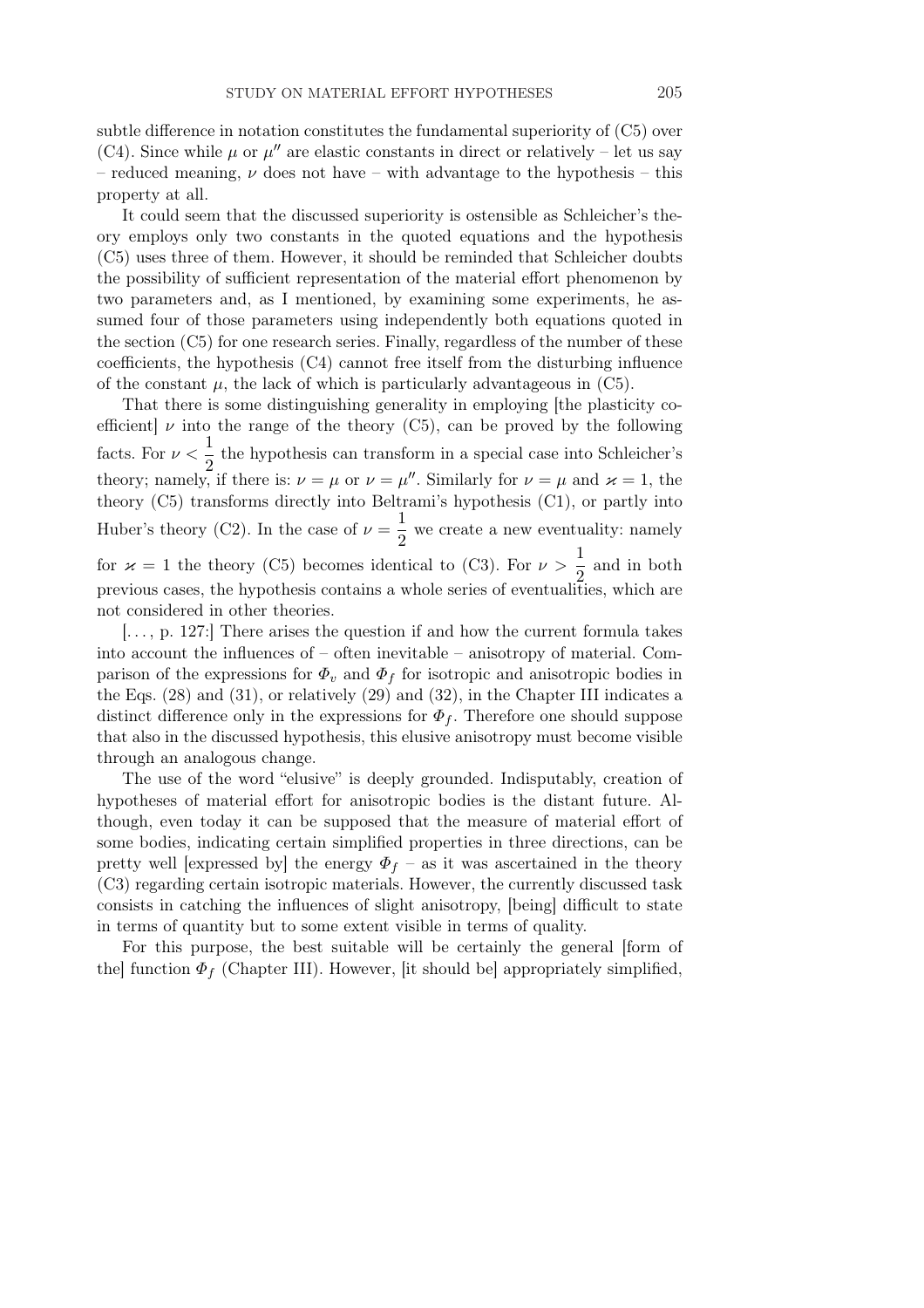since introducing it in the complete form with six elasticity constants would give as a result a hypothesis with eight constants. So, in the first place, not being interested in introducing approximate relations between groups  $L^*, M^*, N^*$  and  $P^*, Q^*, R^*$  at the cost of losing the energy-based character of the functions, let us rather at the start give up on expressing the theory in the basic system – as it was called in the Chapter III – and let us refer it from now on to the system of principal directions. In this manner we obtain a hypothesis of five constants instead of three, as it was until now.

However, even this number could turn out to be too large for the approximate assessment of the symptoms of anisotropy and – even though such a kind of increase would introduce into the account two new mutually supplementing parameters  $k_{rr}$  and  $k_{cc}$  – one should rather give up on this symmetry and try to continue the reduction of the number of constants down to four. Successful solution of this question presents itself obvious after the provided till now direct reasoning. Let us assume, beforehand, that the general type of the equation linking the variables p and  $\sigma_f$  – presented in the beginning of this section – will not receive any external change after the present remarks.

This equation is obtained analogically as previously. Namely, let us substitute into the main equation:  $\Phi_f + \eta \Phi_v = K$  the complete expressions for  $\Phi_f$ ,  $\Phi_v$  from the formula (29) in the Sec. III. Let us multiply both sides of the equation by 3M<sup>∗</sup>  $\frac{\partial H}{\partial x}$  and put for reduction the replacements:

$$
\frac{1 - 2\nu^*}{1 + \nu^*} = \frac{3B^* M^*}{2L^* N^*} \omega, \qquad \frac{3(k_c - k_r)}{1 + \nu^*} = \frac{3B^* M^*}{2L^* N^*} \delta, \qquad \frac{3k_c k_r}{1 + \nu^*} = \frac{3K M^*}{L^* N^*}
$$

and furthermore:

$$
\frac{M^{*2}}{L^*N^*}=2\lambda.
$$

By multiplying both sides of the equation transformed in such a way by  $\frac{1+\nu^*}{2}$  $\frac{1}{3}$ , we will obtain:

$$
\frac{1+\nu^*}{3}\sigma_f^{*2} + 3(1-2\nu^*)p^2 + 3(k_c - k_r)p - k_c k_r = 0,
$$

where:

$$
\sigma_f^{*2} = \frac{M^*}{N^*} (\sigma_2 - \sigma_3)^2 + 2\lambda(\sigma_3 - \sigma_1)^2 + \frac{M^*}{N^*} (\sigma_1 - \sigma_2)^2 \text{ and } p = \frac{\sigma_1 + \sigma_2 + \sigma_3}{3}
$$

are variables of the function written above. Instead of the variable p it would be more rational to use in this case a slightly different one, namely:

$$
p^* = \frac{\lambda \sigma_1 + (1 - \lambda)\sigma_2 + \lambda \sigma_3}{1 + \lambda}.
$$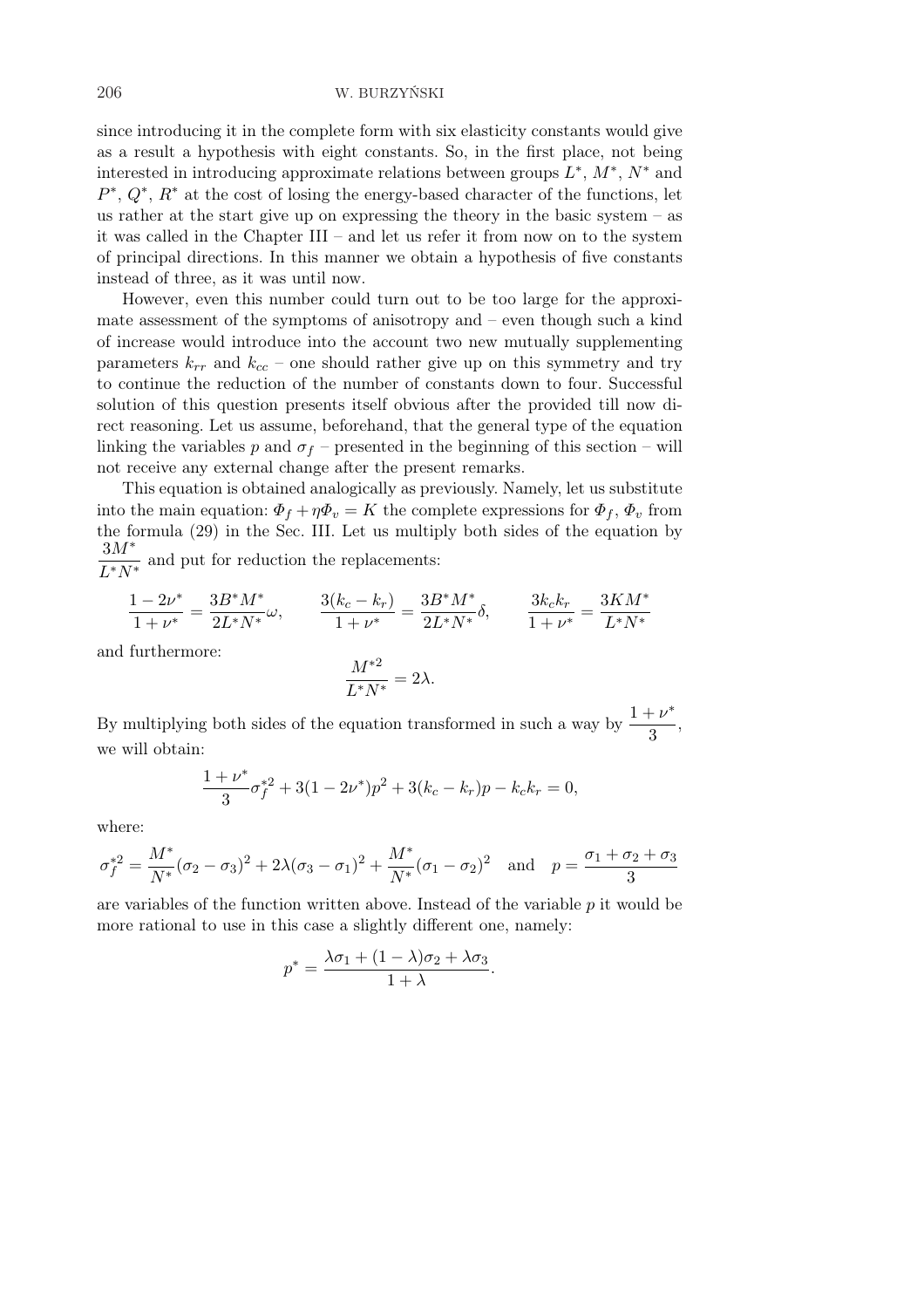The reasons for such a remark, significantly changing the energy-based sense of the hypothesis, will appear in the Chapter X.

The obtained equation ostensibly does not differ in its structure from the previous one. [Nevertheless,] the essential difference lies, first of all, in the plasticity coefficient  $\nu^*$ , whose numerical value can be now quite seriously modified by the anisotropy. Besides, the difference can possibly be in  $p^*$  but mainly in  $\sigma_f^{*2}$ , which is currently remarkably different from  $\sigma_f^2$  involving – at least for this moment – three parameters. These last ones – needless to say – are not treated as representations of the ratio of elasticity constants but as coefficients particularly connected with the experimental essence of material effort. It seems, apparently, that  $\sigma_f^{*2}$  involves three such parameters, but assuming such a special structure of the equation entails certain consequences. We find about them by assuming States I and II; there occur from that the following results:

$$
\frac{M^*}{L^*} = \frac{M^*}{N^*} = 2(1 - \lambda),
$$

in which case, finally, [the following]:

$$
\sigma_f^{*2} = 2(1 - \lambda)(\sigma_2 - \sigma_3)^2 + 2\lambda(\sigma_3 - \sigma_1)^2 + 2(1 - \lambda)(\sigma_1 - \sigma_2)^2
$$

is a function of one parameter  $\lambda$  only, and the whole hypothesis will now belong to the category of theories of the four constants  $k_r$ ,  $k_c$ ,  $\nu$ , and  $\lambda$ , or other four if convenience would demand to introduce them.

For  $\lambda = \frac{1}{2}$  $\frac{1}{2}$  there is  $\sigma_f^{*2} = \sigma_f^2$  and  $p^* = p$  and the hypothesis as a whole transforms into the previous, comprehensively discussed one. If one assumes that accidental influences of anisotropy are quite strongly limited, it seems reasonable to expect that the interval within which  $\lambda$  varies is quite modest, and so that it ranges e.g. from 0 to 1. The significance of the parameter  $\lambda$  will come out from the assumption of the State III for the previously written equation; namely, after the auxiliary substitution: r

$$
\varphi = \sqrt{\frac{2(1+\lambda)}{3}}
$$

we will obtain the relation:

$$
\nu^* = \frac{1}{\varphi^2} \frac{k_c k_r}{2k_s^2} - 1,
$$

very strongly reminding the previous formula expressing  $\nu$ .

The "coefficient of anisotropy"  $\varphi$  modifies then quite significantly the "plasticity coefficient"  $\nu$  to the value  $\nu^*$ . The last one then will not be contained within the limits from 0 to 1, but within a little more extended ones. If we assume the conditions  $0 \leq \lambda \leq 1$  and  $0 \leq \nu \leq 1$ , the interval of changes of  $\nu^*$  will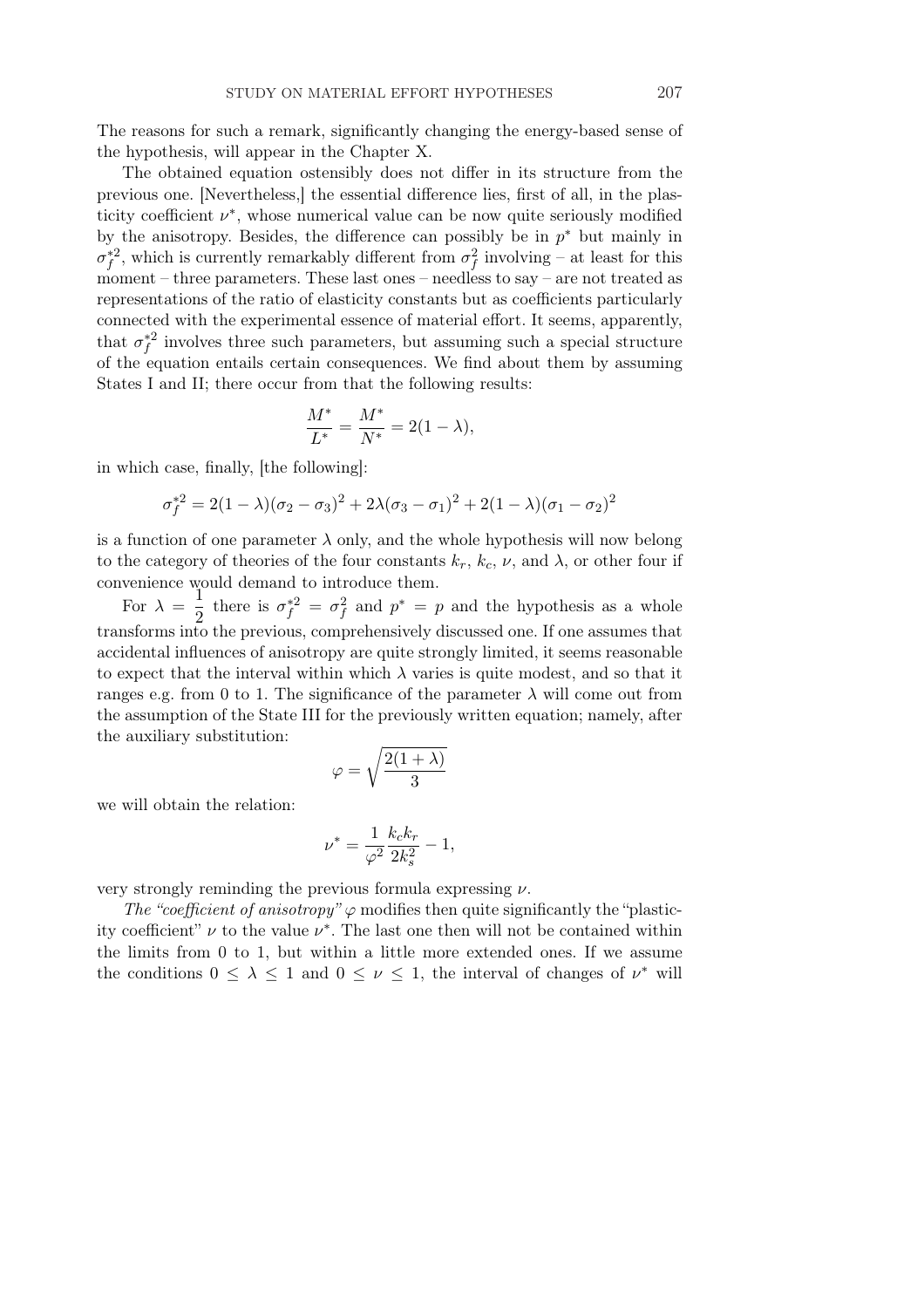be described by the inequality  $-\frac{1}{4}$  $\frac{1}{4} \leq \nu \leq 2$ ; similarly, the coefficient  $\varphi$  will be limited within the interval  $\sqrt{\frac{2}{3}}$  $\frac{2}{3} \leq \varphi \leq \frac{2}{\sqrt{3}}$ 3 . However – similarly as it was previously considered – going up or down from the value  $\nu^* = \frac{1}{2}$  $\frac{1}{2}$  will be distinctively reflected in the contents of the theory.

The mutual dependence of the discussed coefficients is described by the expression:

$$
\nu = \frac{2\lambda(1 + \nu^*) - (1 - 2\nu^*)}{3}.
$$

The difference:  $\delta^* = \nu^* - \nu = \frac{1 + \nu^*}{2}$  $\frac{1-\nu}{3}(1-2\lambda)$  can be  $\delta^* > 0$  or  $\delta^* = 0$ or  $\delta^*$  < 0, depending on  $\lambda > \frac{1}{2}$  or  $\lambda = \frac{1}{2}$  $\frac{1}{2}$  or  $\lambda < \frac{1}{2}$  $\frac{1}{2}$ . Now, the use of the parameter  $\delta^*$  instead of the parameter  $\lambda = \frac{1 + \nu^* - 3\delta^*}{2(1 + \nu^*)}$  $\frac{1-\nu}{2(1+\nu^*)}$  can turn out to be more advantageous. For the assumptions made, the parameter  $\delta^*$  is described by the interval:  $-\frac{1+\nu^*}{2}$  $\frac{1+\nu^*}{3} \leq \delta^* \leq \frac{1+\nu^*}{3}$  $rac{p}{3}$ .

Nevertheless, first let us notice also what follows: the previously written equation can be transformed, analogously to the initial reasoning, into the following form:

$$
(C5)'^{*} \qquad \qquad \frac{1+\nu^{*}}{3}\sigma_f^{*2}+3(1-2\nu^{*})(p+\sigma'^{*})^2=k'^{*2},
$$

where:

$$
\sigma'^* = \frac{k_c - k_r}{2(1 + \nu^*)},
$$
  
\n
$$
k'^{*2} = k_c k_r + \frac{3}{4} \frac{(k_c - k_r)^2}{1 - 2\nu^*} = \frac{3\varphi^2 k_s^2 (k_c + k_r)^2 - 4k_c^2 k_r^2}{4(3\varphi^2 k_s^2 - k_c k_r)} = -k_1^{*2}.
$$

In the system  $(p, \sigma_f^*)$  or  $(p^*, \sigma_f^*)$  the Eq.  $(C5)$ <sup>'\*</sup> represents figures analogous to the ones given before – of course with certain subtle differences, the presence of which is obvious for  $\lambda \neq \frac{1}{2}$  $\frac{1}{2}$  that is  $\varphi \neq 1$  or  $\nu^* \neq \nu$  i.e.  $\delta^* \neq 0$ . These differences mean that everywhere instead of  $k_s$  we will write  $\varphi k_s$ , and instead of  $\nu$  we will insert  $\nu^*$  and finally, we will replace  $\sigma_f$  for  $\sigma_f^*$ .

The present discussion has only a sketchy character; for this reason we omit discussion of these new details. Let us notice, however, that the current and continued mathematical argument is in the present conditions valid only with the assumption of inequality  $\sigma_1 > \sigma_2 > \sigma_3$  or relatively  $\sigma_1 < \sigma_2 < \sigma_3$ , without which we managed in the previous part of the section (C5).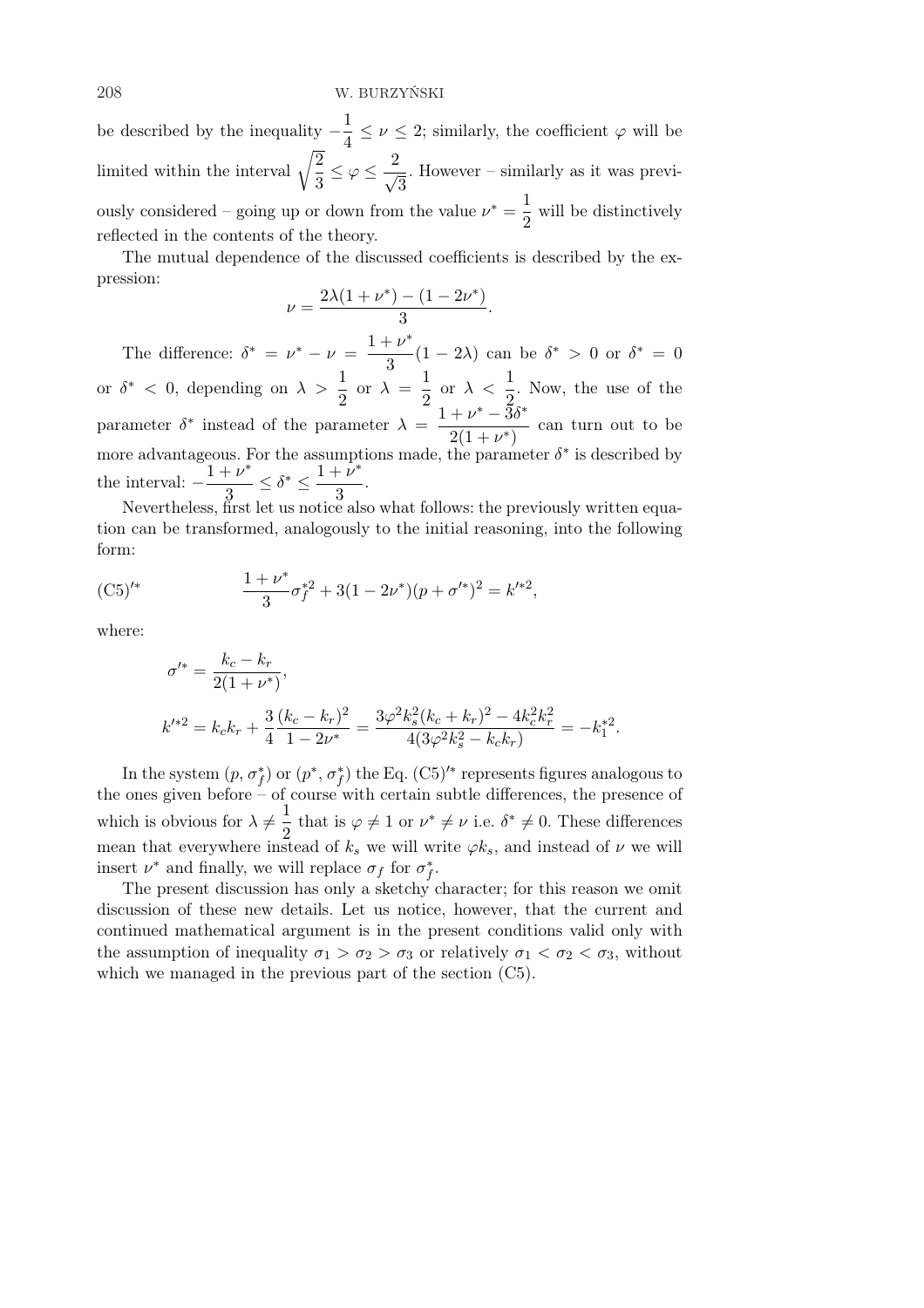By expanding the last equation we come to the fundamental formula of the author's hypothesis for quasi-isotropic bodies, as below:

$$
\begin{array}{|c|c|}\n\hline\n\text{(C5)}^* & \boxed{\sigma_1^2 + (1 + 2\delta^*)\sigma_2^2 + \sigma_3^2 - 2(\nu^* + \delta^*)\left(\sigma_2\sigma_3 + \frac{\nu^* - \delta^*}{\nu^* + \delta^*}\sigma_3\sigma_1 + \sigma_1\sigma_2\right)} \\
& & + (k_c - k_r)(\sigma_1 + \sigma_2 + \sigma_3) = k_c k_r.\n\hline\n\end{array}
$$

The equation  $(C5)^*$  represents – with omission of certain slight changes which would result from the introduction of  $p^*$  – the final form of the improved hypothesis, and so we should devote next a few comments to it. With the assumption that  $\nu^* = \nu$ , which means  $\delta^* = 0$ , [the formula] (C5)<sup>\*</sup> transforms, of course, into (C5), i.e. into the form involving – depending on the values of  $\nu$  and  $\varkappa$  – various special cases, [including] among others all hypotheses of the group C, which were already extensively commented. [...]

As for the special cases of the formula (C5)<sup>∗</sup> , these arise, before all, in the case of  $\nu^* = \frac{1}{2}$  $\frac{1}{2}$ ; then the hypothesis transforms into the equation:

$$
(1 - \lambda)(\sigma_2 - \sigma_3)^2 + \lambda(\sigma_3 - \sigma_1)^2 + (1 - \lambda)(\sigma_1 - \sigma_2)^2 + (k_c - k_r)(\sigma_1 + \sigma_2 + \sigma_3) = k_c k_r.
$$

The assumption  $\lambda = 0$  leads now to one special form, unknown to us until now. The assumption  $\lambda = \frac{1}{2}$  $\frac{1}{2}$  gives one of the forms of (C5) already discussed for  $\nu = \frac{1}{2}$  $\frac{1}{2}$ . Finally, putting  $\lambda = 1$ , we obtain an equation which for plane states (i.e. for  $\sigma_2 = 0$ ) becomes identical to the corresponding one in Mohr's [theory] (A5). If for an arbitrary  $\lambda$  we assume  $k_c = k_r = k$ , we will obtain the correct theory (C3), namely:

$$
(1 - \lambda)(\sigma_2 - \sigma_3)^2 + \lambda(\sigma_3 - \sigma_1)^2 + (1 - \lambda)(\sigma_1 - \sigma_2)^2 = k^2.
$$

The simplicity of the last equation, hiding in itself the theories (C3) and (A3), deserves special emphasizes and attention; let us devote some time to it at the end of this section.

Coming back to the general form (C5)<sup>∗</sup> , let us try to show it graphically. For this purpose, let us – similarly to previous considerations – ascertain that the discussed equation can be transformed to the form:

$$
(C5')^* \quad \sigma_1^{\prime*2} + (1+2\delta^*)\sigma_2^{\prime*2} + \sigma_3^{\prime*2} - 2(\nu^* + \delta^*)
$$

$$
\cdot \left(\sigma_2^{\prime*}\sigma_3^{\prime*} + \frac{\nu^* - \delta^*}{\nu^* + \delta^*}\sigma_3^{\prime*}\sigma_1^{\prime*} + \sigma_1^{\prime*}\sigma_2^{\prime*}\right) = k^{\prime*2} = -k_1^{*2},
$$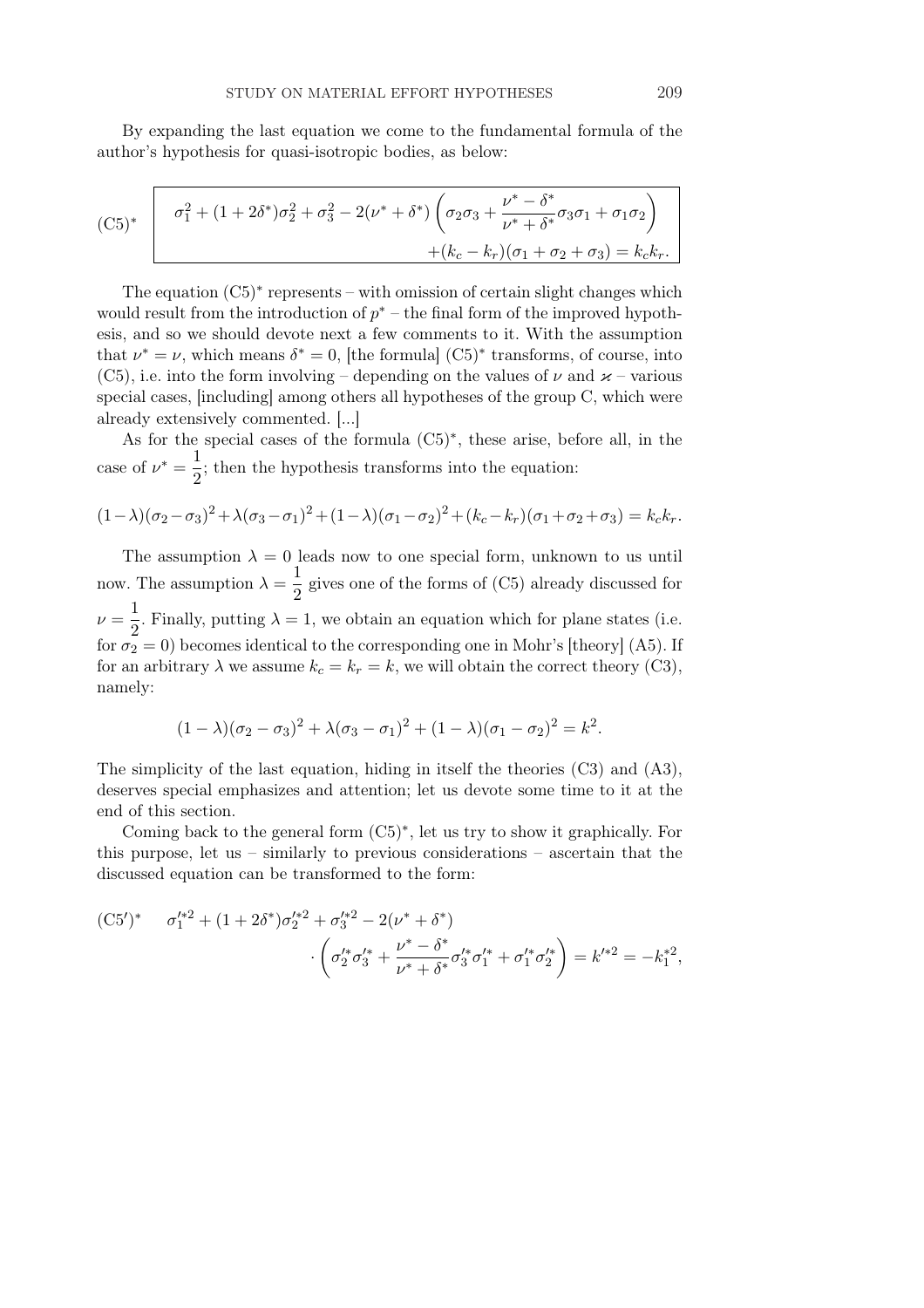where:  $\sigma_i^{\prime *} = \sigma_i + \sigma^{\prime *}$  and the meanings of the expressions  $\sigma_i^{\prime *}$  and  $k^{\prime *2} = -k_1^{*2}$ remain unchanged. The equation  $(C5)^*$  is valid for arbitrary  $\varkappa$  and  $\nu^* \neq \frac{1}{2}$  $\frac{1}{2}$ . In the case of  $\nu^* = \frac{1}{2}$  $\frac{1}{2}$  and  $\varkappa > 1$ , the transformation leads to the function:

$$
(C5'')^* \quad \sigma_1''^{*2} + (1+2\delta^*)\sigma_2''^{*2} + \sigma_3''^{*2} - 2(1+2\delta^*)\sigma_2''^{*}\sigma_3''^{*} - 2(1-2\delta^*)\sigma_3''^{*}\sigma_1''^{*} - (1+2\delta^*)\sigma_1''^{*}\sigma_2''^{*} + (k_c - k_r)(\sigma_1''^{*} + \sigma_2''^{*} + \sigma_3''^{*}) = 0,
$$

where:  $\sigma_i''^* = \sigma_i + \sigma''^*$  and  $\sigma''^* = -\frac{k_c k_r}{3(k_c+1)}$  $\frac{n_c n_r}{3(k_c - k_r)}$ 

Finally, for  $\nu^* = \frac{1}{2}$  $\frac{1}{2}$  and  $\varkappa = 1$  the hypothesis will be expressed by the equation just written above, which – because of the currently reduced relation:  $\lambda = \frac{1}{2}$  $\frac{1}{2} - \delta^*$  – will assume after rearrangement the form: 2 ∗ 2 2 ∗

$$
(C5''')^* \qquad \sigma_1^2 + (1+2\delta^*)\sigma_2^2 + \sigma_3^2 - 2(1+2\delta^*)\sigma_2\sigma_3
$$
  
- 2(1-2\delta^\*)\sigma\_3\sigma\_1 - (1+2\delta^\*)\sigma\_1\sigma\_3 = k^2.

Introduction of the parameter a into the equations  $(C5')^*$ ,  $(C5'')^*$  and  $(C5'')^*$ leads to the types similar to  $(C5_1)$ ,  $(C5_2)$ ,  $(C5'_1)$  and  $(C5''_2)$ . Their discussion leads to appropriate determination of the intervals in which Mohr's circles have, or relatively do not have, envelopes and for the first ones leads to the shapes of the envelopes, picture of which is slightly different from the previous graphs. For this reason we omit the respective illustration devoting more attention to Haigh's limit surfaces.

The last one, in the case of  $\nu^* < \frac{1}{2}$  $\frac{1}{2}$ , is a triaxial ellipsoid with the lengths of the half-axes:

$$
b_1^* = \frac{k'^*}{\sqrt{1 + \nu^* + 3\delta^*}},
$$
  $b_2^* = \frac{k'^*}{\sqrt{1 - 2\nu^*}},$   $b_3^* = \frac{k'^*}{\sqrt{1 + \nu^* - \delta^*}}$ 

,

[the ellipsoid] is shifted to the centre:  $\sigma_1 = \sigma_2 = \sigma_3 = -\sigma'^*$ . In the case of  $\nu^* = \frac{1}{2}$  $\frac{1}{2}$ ,  $\varkappa > 1$ , we obtain an elliptical paraboloid with a vertex in the point:  $\sigma_1 = \sigma_2 = \sigma_3 = -\sigma''^*$  and the parameters:

$$
q_1^* = \frac{k_c - k_r}{1 + 2\delta} \frac{1}{\sqrt{3}},
$$
  $q_3^* = \frac{k_c - k_r}{3 - 2\delta^*} \sqrt{3}.$ 

Under the conditions:  $\nu^* = \frac{1}{2}$  $\frac{1}{2}$  and  $\varkappa = 1$  the critical surface is an elliptical cylinder with the semi-axes:

$$
b_1^* = \frac{k_1^*}{\sqrt{1 + \nu^* + 3\delta^*}},
$$
  $b_2^* = \frac{k_1^*}{\sqrt{2\nu^* - 1}},$   $b_3^* = \frac{k_1^*}{\sqrt{1 + \nu^* - \delta^*}}.$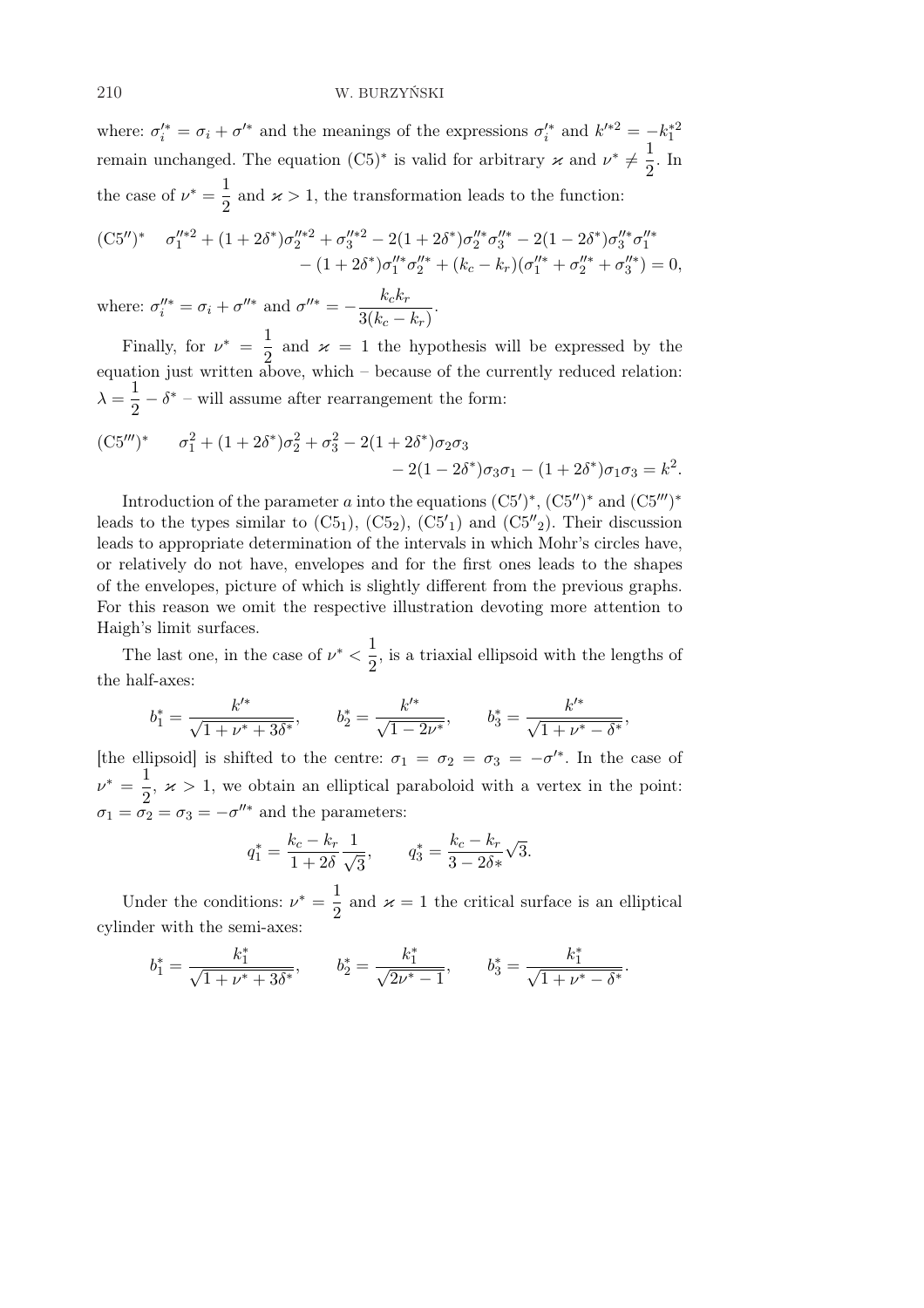This cylinder can degenerate into two parallel planes for  $\delta^* = -\frac{1}{2}$  $\frac{1}{2}$  or relatively  $\lambda = 1$  (or even transform into a hyperboloid cylinder for  $\lambda > 1$ ). Finally, the assumption  $\nu^* > \frac{1}{2}$  $\frac{1}{2}$  hides in itself a two-shell triaxial hyperboloid with the centre:  $\sigma_1 = \sigma_2 = \sigma_3 = -\sigma'^*$  and the semi-axes:

$$
b_1^* = \frac{k_1^*}{\sqrt{\nu^* + 1 + 3\delta^*}}, \qquad b_2^* = \frac{k_1^*}{\sqrt{2\nu^* - 1}}, \qquad b_3^* = \frac{k_1^*}{\sqrt{\nu^* + 1 - \delta^*}}.
$$

Here belongs also the special case determined by the assumption:

$$
k_s = \frac{1}{\varphi} \frac{2}{\sqrt{3}} \frac{k_c k_r}{k_c + k_r},
$$

leading to an elliptical cone as the searched surface.

σ

The contour of a plane state is shown regardless of  $\nu^* < \frac{1}{2}$  $\frac{1}{2}$ ,  $\nu^* = \frac{1}{2}$  $\frac{1}{2}$ ,  $\nu^*$  >  $\frac{1}{2}$ 2 by the equation:

$$
\sigma_{1^*}^2 + \sigma_{3^*}^2 - 2(\nu^* - \delta^*)\sigma_{1^*}\sigma_{3^*} = k_*^2,
$$

where:

$$
\sigma_{i^*} = \sigma_i + \sigma_*, \qquad \sigma_* = \sigma'^* \frac{1 - 2\nu^*}{1 - 2\nu^* + \delta^*} = \frac{kc - kr}{2(1 - \nu^* + \delta^*)},
$$

$$
k_*^2 = k'^* - \sigma'^* 2 \frac{(1 + \nu^* + 3\delta^*)(1 - 2\nu^*)}{1 - \nu^* + \delta^*} = k_c k_r + \frac{k_c - k_r}{2(1 - \nu^* + \delta^*)}.
$$

Taking into account the initial assumption:  $\nu^* - \delta^* = \nu$  and resulting from this the following:  $1 - \nu^* + \delta^* = 1 - \nu$ , we recognize in the last equation the contour known to us from the basic hypothesis (C5). It is an ellipse with the semi-axes:

$$
\frac{k^*}{\sqrt{1+\nu^*-\delta^*}} \qquad \text{and} \qquad \frac{k^*}{\sqrt{1+\nu^*+\delta^*}},
$$

properly translated and rotated or relatively two parallel lines.

### [..., p. 136:] IX. OVERVIEW OF EXPERIMENTAL DATA

[..., p. 160:] It is possible to show that the function [defining a measure of material effort, which is] created from the components of the state of stress and possessing an assumed characteristic property, can only be the expression build from the differences between those [stress] components, that is in general:

$$
f_1(\sigma_2 - \sigma_3) + f_2(\sigma_3 - \sigma_1) + f_3(\sigma_1 - \sigma_2) = K.
$$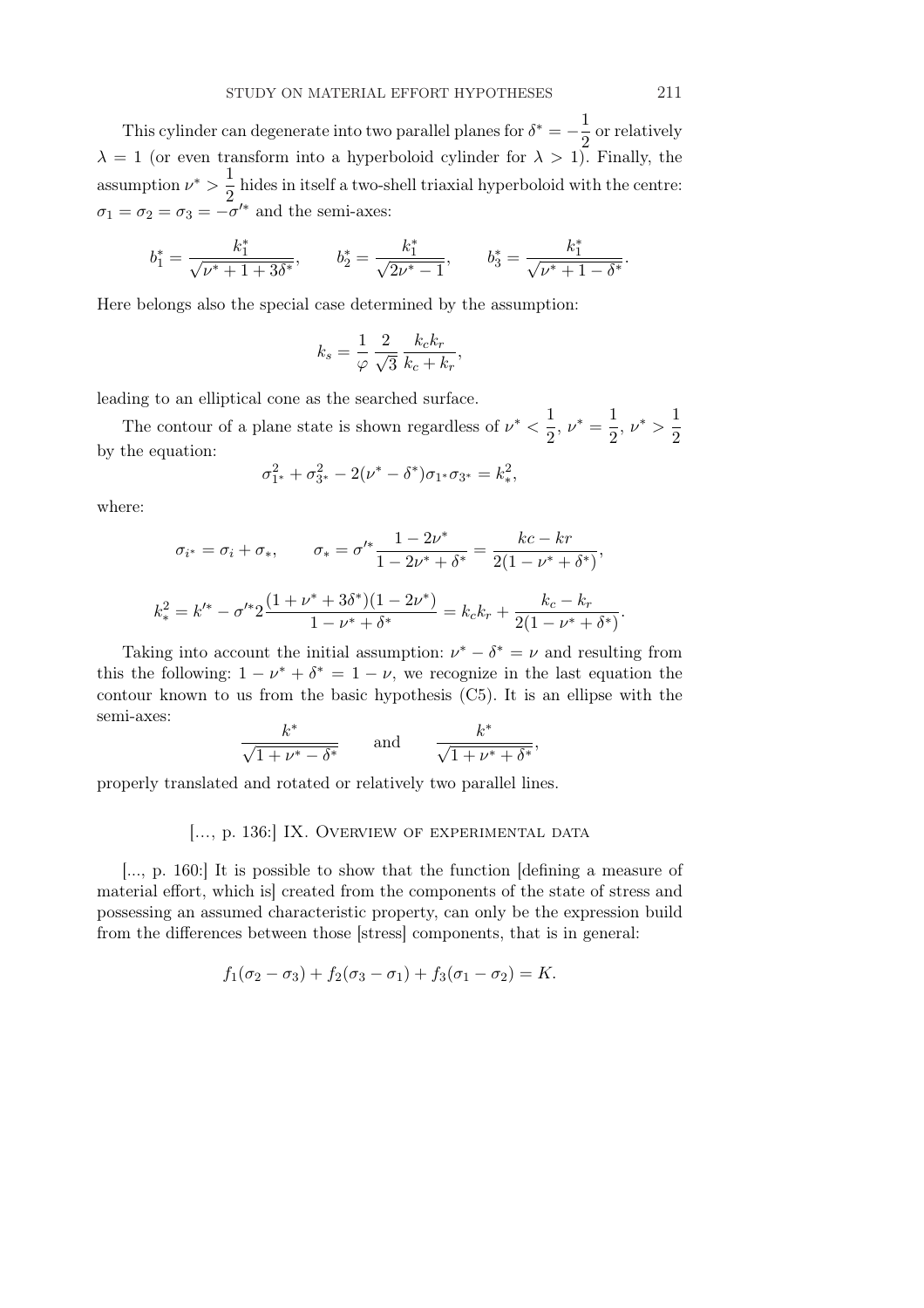If we keep the restriction to a homogeneous form of the second degree, we will obtain from the above the equation:

$$
L^*(\sigma_2 - \sigma_3)^2 + M^*(\sigma_2 - \sigma_3)^2 + N^*(\sigma_2 - \sigma_3)^2 = 3\Phi_f,
$$

i.e. the formula already known to us from the Chapters III and VIII.

Finally, the demand upon the invariance of this form [with respect to arbitrary rotation] leads to the equation:

$$
(\sigma_2 - \sigma_3)^2 + (\sigma_2 - \sigma_3)^2 + (\sigma_2 - \sigma_3)^2 = 2k^2,
$$

i.e. directly to the hypothesis (C3); additionally, for  $L^* = N^* = 0$ , we obtain the hypothesis  $(A3)$ .  $[\ldots]$ 

[. . . , p. 188:] Lwów, in December 1927.

## [REFERENCES]

- $1)$  M.T. Huber, Criteria of constancy of equilibrium (in Polish), the Academy of Technical Sciences, Lwów, 1926.
- $^{2)}$  H.V. Helmholtz, Dynamik continuirlich verbreiteter Massen, Lelpzig, 1902.
- <sup>3)</sup> A.E.H. Love, Treatise on the theory of elasticity; in German translation of A. Timpe, Lehrbuch der Elastizität, Leipzig u. Berlin, 1907.
- 4) W. Voigt, Elementare Mechanik, Leipzig, 1901.
- 5) W. Voigt, Göttingen Nachrichten, 1900.
- 6) H. Lorenz, Technische Elastizitätslehre, München u. Berlin, 1913.
- 7) E. Winkler, Die Lehre von Elastizität und Festigkeit, Praga, 1867.
- 8) A. Föppl u. L. Föppl, Drang und Zwang, I Bd., München u. Berlin, 1920.
- 9) K. Culmann, Graphishe Statik, Zürich, 1866.
- 10) O. Mohr, Über die Darstellung des Spannungszustandes und des Deformationszustandes eines Körperelementes, Zivilingenieur, 1882.
- 11) O. Mohr, Technische Mechanik, Berlin, 1906.
- 12) W. Voigt, Annal. Phys. Chem. (Wiedemann), Bde. 31, 1887; 34 u. 35 1888, 38, 1889.
- 13) Todhunter and Pearson, History of the Theory of Elasticity, Vol. 1, Cambridge, 1886.
- 14) M. Born, Probleme der Atomdynamik, Berlin, 1926.
- 15) W. Voigt, Annalen der Physik, Leipzig, 1901.
- 16) R. Knoop, Feinmessung fur Druck u. Zug an Betonbalken mit Mikrokomparator, Dissertation, Braunschweig, 1926.
- 17) W. Voigt, Annalen Phys. Chem., Bd. 52, Leipzig, 1894.
- 18) W. Voigt, Berliner Berichte, 1901.
- 19) H. Hencky, Zur Theorie plastischer Deformationen und der hierdurch im Material hergerufenen Nachspannungen, ZAMM, 1924.
- 20) A.A. Griffith, The Theory of Rupture, Proceedings of the First International Congress of Applied Mechanics, Delft, 1925.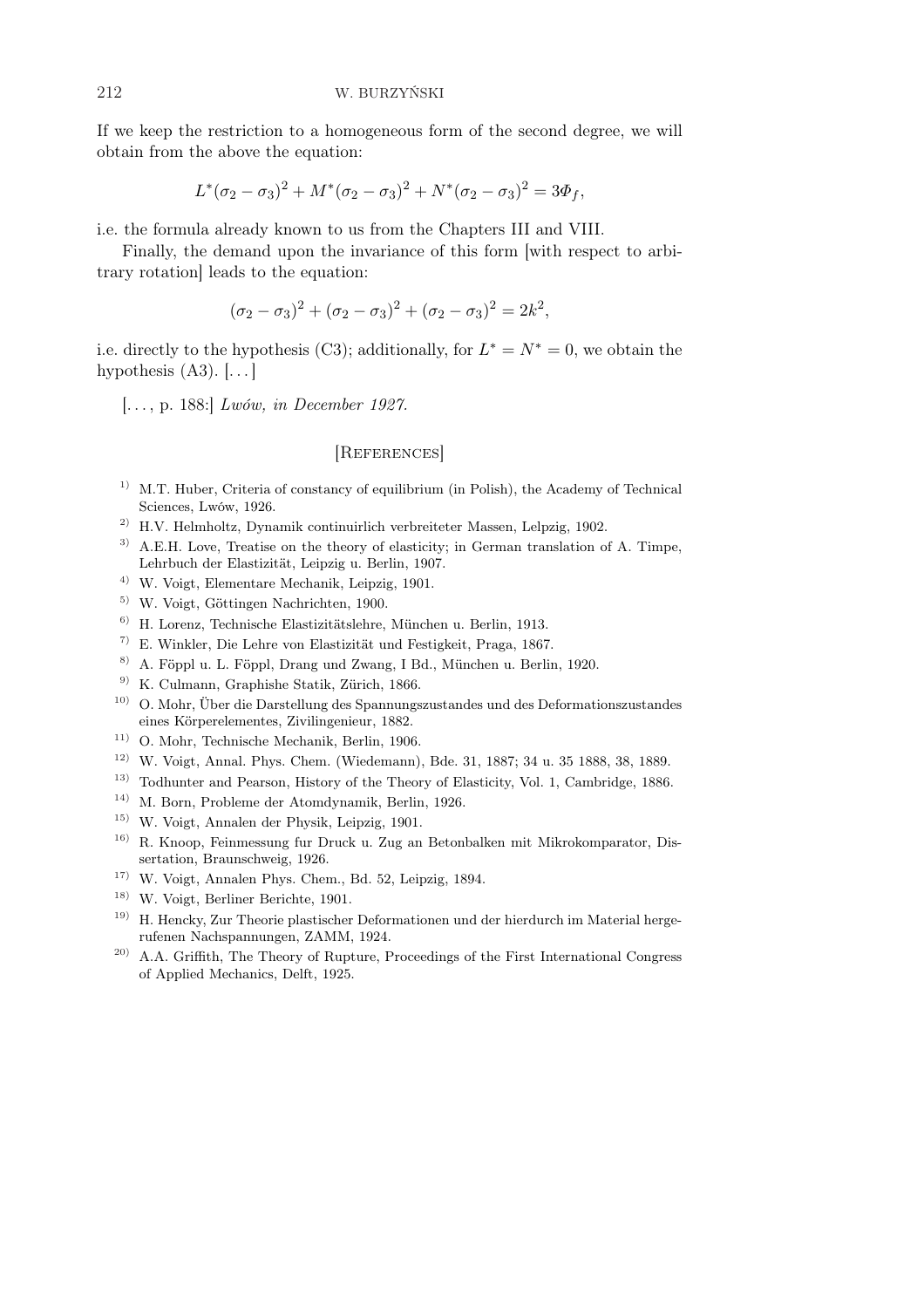- 21) O.L. Von der Festigkeitsfrage, Zft. öster. Ing.-u. Arch. Ver. Wien, 1901.
- 22) Th. V. Kármán, Festigkeitversuche unter allseitigem Druck, Z.v.V.D.I., 1911.
- 23) C. Bach, Elastizität u,. Festigkeit, Berlin, 1905.
- 24) O. Mohr, Welche Umstande bedingen die Elastizitätsgrenze u. den Bruch eines Materials, Z.d.V.D.I., 1900.
- 25) A. Föppl, Vorlesungen uber technische Mechanik, V. Bd, Leipzig, 1907.
- 26) M. Roš and A. Eichinger, Versuche zur Klarung der Frage der Bruchgefahr, Zurich, 1926.
- 27) H. Mierzejewski, Foundations of Mechanics of Plastic Bodies (in Polish), Warszawa, 1927.
- $^{28)}$  B. de Saint Venant, Journal de Mathetics, 308, 373, 1871.
- 29) K.v. Sanden, Die Energiegrenze der Elastizitat nach Huber u. Haig him Vergleich zu den alteren Dehnungs- u. Schubspannungs- Theorien, Zft. Werft u. Rederei, H. 8, 1921.
- $30)$  M. Mesnager, Deformation et rupture de solides, Revue de metallurgie, Nr. 6 and 7, 1922.
- 31) A. Föppl, Mitteilungen aus dem mech.-techn. Laboratorium der k. techn. Hochschule in München, 1896.
- 32) B.T. Haigh, The strain-energy function and the elastic limit, Engineering, Vol. CIX, 1920.
- 33) G.D. Sandel, Festigkeitsbedingungen, Leipzig, 1925.
- 34) E. Pascal, Repetitorium der Hoheren Mathematik I. 1, Leipzig u. Berlin, 1910.
- 35) Galileo Galilei, Discorsi e dimonstrazione matematiche, Leyden, 1638.
- 36) G.W. Leibniz, Demonstrationes novae de resistentia solidarum, Acta Erudit., 1684.
- $37)$  B. Navier, De la résistance des corps solides, 1826, 3. éd. par Barré de St. Venant (1864), Historique Nr. XLIV.
- 38) Lamé et Clapeyron, Memoire sur l'equilibre interieur des corps solides homogenes, Mem. Par divers savants, t. 4, Paris, 1833.
- 39) W.J.M. Rankine, Applied Mechanics, London, 1856.
- 40) A. Clebsch, Theorie der Elastizität fester Körper, Leipzig, 1862.
- 41) C.A. Coulomb, Essai sur une application des régles de Maximis et Minimis à quelque problémes . . . , Mem. par divers savants, Paris, 1776.
- 42) H. Tresca, Memoire sur l'eculement des corps solides. Memoires par divers savants, Paris, tt. XVIII, 1868 and XX, 1872.
- 43) G.H. Darwin, On the stresses produced in the interior of the Earth by the weigth of Continente and Mountains, Phil Trans. Roy. Soc., Vol. 173, 1882.
- 44) J. Guest, Strength of ductile materials under combined stress, Phil. Mag., Vol. 50, 1900.
- 45) Ch. Duguet, Limite d'elasticite et resistance a la rupture. Statique generale, 1885.
- 46) J. Perry, Applied Mechanics, London, 1907 or in German: Angewandte Mechanik, Leipzig u. Berlin, 1908.P. Roth, Die Festigkeitstheorien und die von ihnen abhängigen Formeln, Zft. F. Math. U. Phys., Leipzig, 1902.
- 47) P. Roth, Die Festigkeitstheorien u. die von ihnen abhängingen Formeln des Maschinenbaues, Zft. f. Math. u.Phys., Leipzig, 1902.
- 48) B. de Saint Venant, Leçons de Navier, Historique Abrégé, 1837.
- 49) F. Grashof, Elastizitäts u. Festigkeit, Berlin, 1878.
- 50) F. Schleicher, Der Spannungszustand an der Fliessgrenze, ZAMM, Bd. 6, 1926.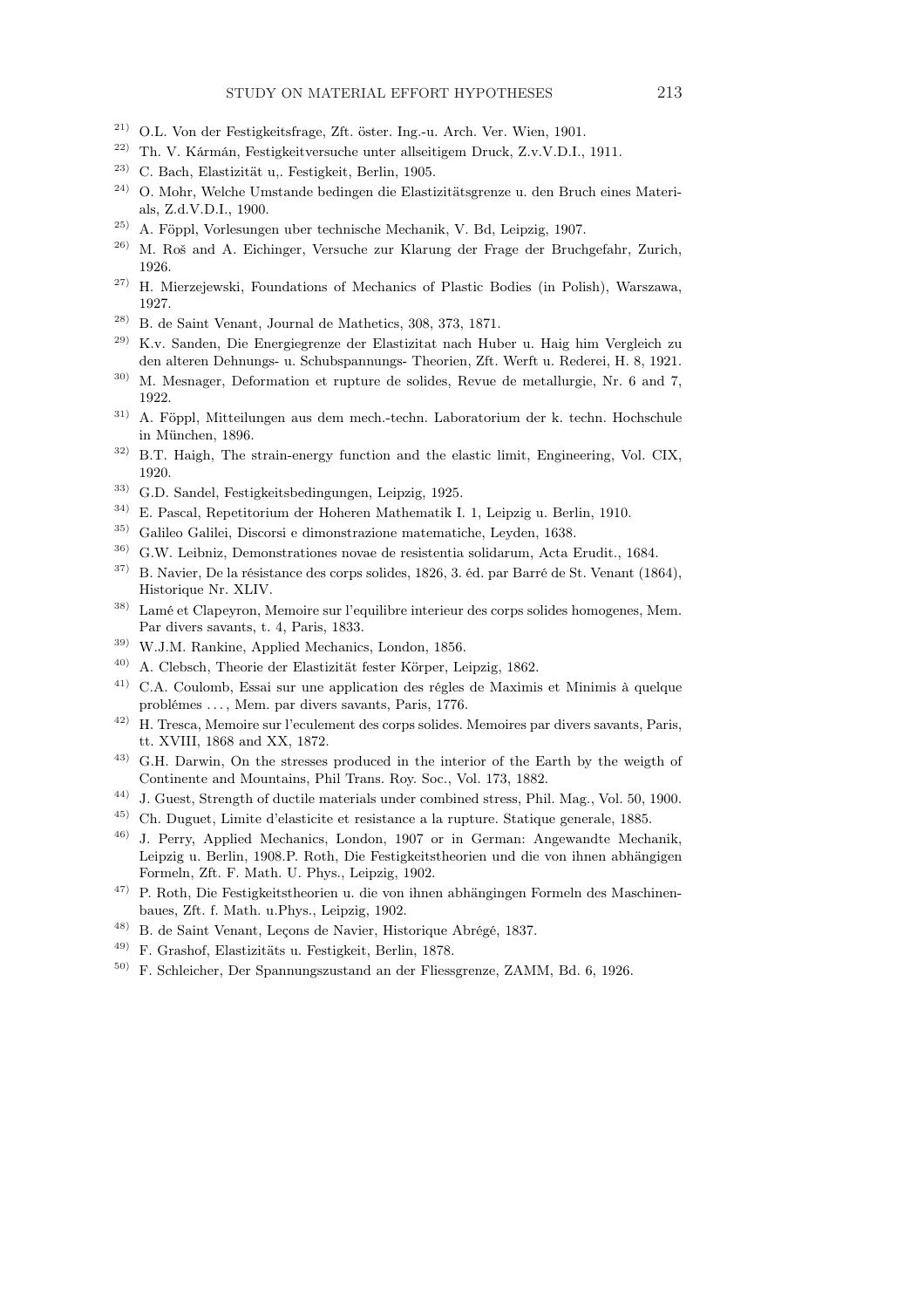#### 214 W. BURZYŃSKI

- 51) J. Becker, The Strength and Stiffness of Steel under Biaxial Loading, Univ. of Illinois Bull., 13, 1916.
- 52) H.M. Westergaard, On the Resistance of Ductile Materials to Combined Stresses in two or three directions perpendicular to one another, J. Franklin Inst., 189, 627, 1920.
- 53) G.D. Sandel, Über die Festigkeitsbedingungen, Dissertation, T.H. Stuttgart, 1919.
- 54) E. Beltrami, Sulle condizioni di resistenza dei corpi elastici, Opere matematiche, Rend. Ist. Lomb. ser. Vol. LXXXI, 1885.
- 55) M.T. Huber, About the foundations of the strength theory (in Polish), Prace mat.-fiz., T. XV, Warszawa, 1904.
- 56) M.T. Huber, Właściwa praca odkształcenia jako miara wytężenia materjału, Czasopismo Techniczne, Lwów, 1904 (see also the recent edition of the English translation in the centennial of original Polish publication: Specific work of strain as a measure of material effort, Arch. Mech., 56, 173-190, 2004).
- 57) Girtler, Über das Potential der Spannungskräfte in elastischen Körpern als Mass der Bruchgefahr, Sitzungsberichte der Wiener Akad. Bd. CXVI, 1907.
- 58) H. Wehage, Die zulässige Anstrengung eines Materials bei Belastung nach mehreren Richtungen, Z.d.V.D.I., 1905.
- 59) R. v. Mises, Mechanik der festen Körper im plastisch-deformablen Zustand, Göttingen Nachrichten, Math. phys. Klasse, Z. 4 (1), 582–592, 1913.
- 60) H. Hencky, Über langsame stationäre Strömungen in plastischen Massen mit Rücksicht auf die Vorgänge beim Walzen, Pressen und Ziehen von Metallen, ZAMM, Bd. 5, 1925.
- 61) P.W. Bridgman, The compressibility of thirty metals, Proc. Amer. Acad., Vol. 58, Nr. 5, 1923.
- 63) P. Ludwik, Elemente der technologische Mechanik, Berlin, 1909.
- 64) J. Barba, Etude sur la resistance des materiaux, experiences a la traction, Paris, 1880.
- 65) Grübler, Versuche über die Festigkeit an Schleifsteinen, V. d. J., 1899.
- 66) A. Föppl, Vorlesungen über technischen Mechanik, B.G. Teubner-Verlag, Leipzig, 1920.
- 67) Coker, Engineering, 1912.
- 68) J. Bauschinger, Civilingenieur, Leipzig, 1879.
- 69) J. Bauschinger, Zft. f. Baumaterialkunde, 1879.
- 70) A. Föppl, Mitteilungen aus dem mech.-techn. Laboratorium der k. techn. Hochschule in München, H. 27, 1900.
- 71) A. Pomp, Mitteil. D. K.-W.-Inst. F. Eisenforsch., Die Ermitllung der Formänderungsfestigkeit von Metallen durch den Stauchversuch, Düsseldorf, Bd. 9, 1927.
- 72) E. Siebel, Grundlagen zur Berechnung des Kraft.- und Arbeitsbedarfes beim Schmieden und Walzen, Dissertation, Berlin, 1923.
- 73) R. Scheu, Vergleichende Zug-Druck-Dreh- und Walzenversuche, Stahl. U. Eisen, bd. 45, 1925.
- 74) Th. V. Kármán, Festigkeitsversuche unter allseitigem Druck, Z. d. V. D.I., 1911.
- 75) A. Nádai, Der bildsame Zustand der Werkstoffe, Berlin, 1927.
- 76) J. Bauschinger, Mitteil. A. d. mechan.-techn. Labor., München, H. 3, 1874.
- 77) E.L. Hanckock, Philosophical Magazine, T. 12, 1906.
- 78) W. Scoble, Philosophical Magazine, T. 12, 1906.
- 79) W. Mason, Institution of mechanical engineers, Proceedings, 1909.
- 80) W. Wehage, Mitteilungen der techn. Versuchsanstalten zu Berlin, 1888.